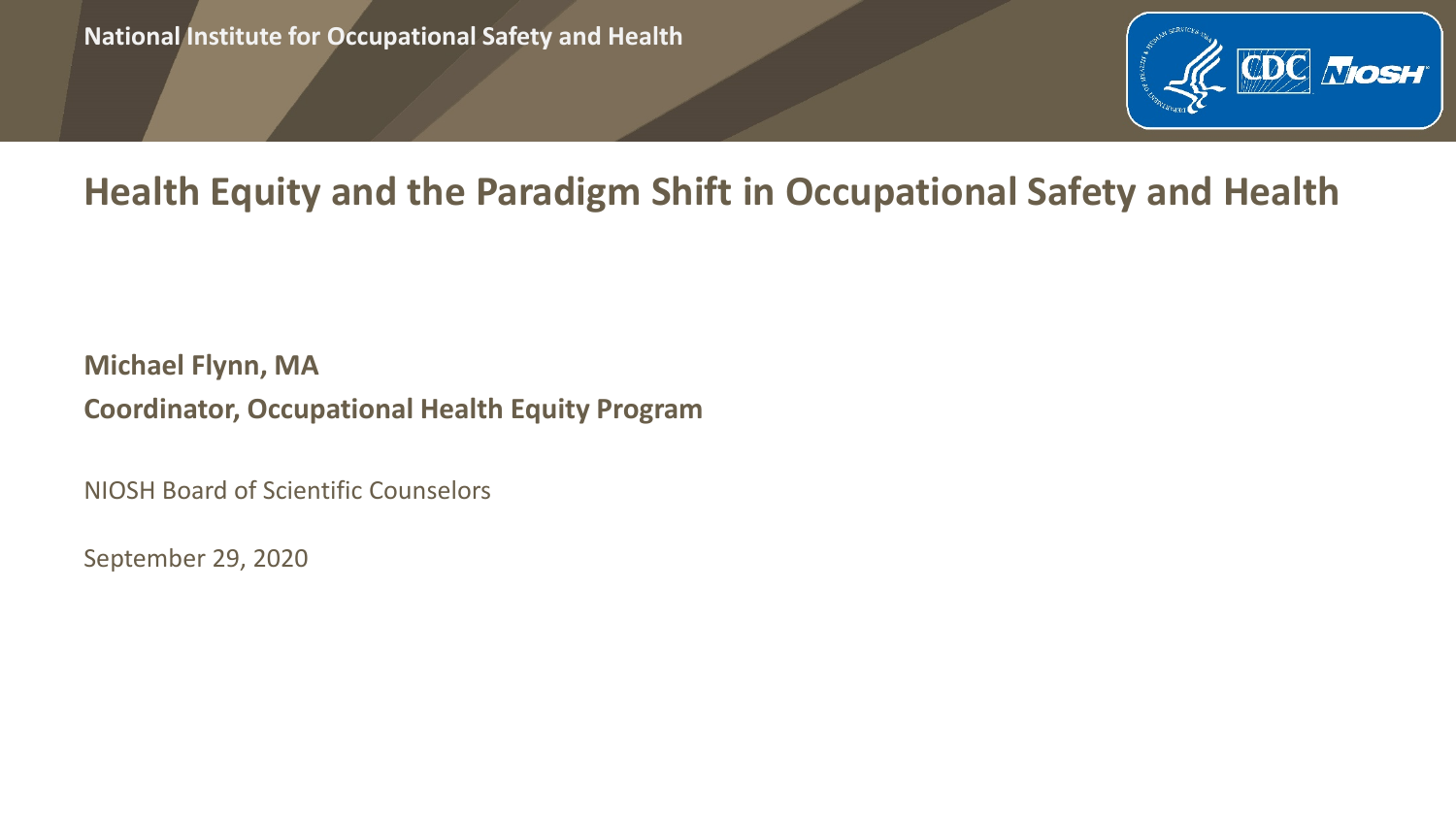## **Occupational Health Equity Program (OHE)**

- Not all workers have the same risk of experiencing a work-related health problem, even when they have the same job. How we organize society impacts the distribution of positive and negative workrelated health outcomes ([OHE website](https://www.cdc.gov/niosh/programs/ohe/default.html)).
- Some ways social and economic structures can lead to occupational health inequities include:
	- the overrepresentation of workers from certain groups in dangerous occupations
	- differential treatment on the job
	- Limiting access to resources that help protect workers on the job
- Mission: promote research, outreach, and prevention activities that reduce *avoidable* differences in workplace injury and illness that are closely linked with *social*, *economic*, and/or *environmental disadvantage*.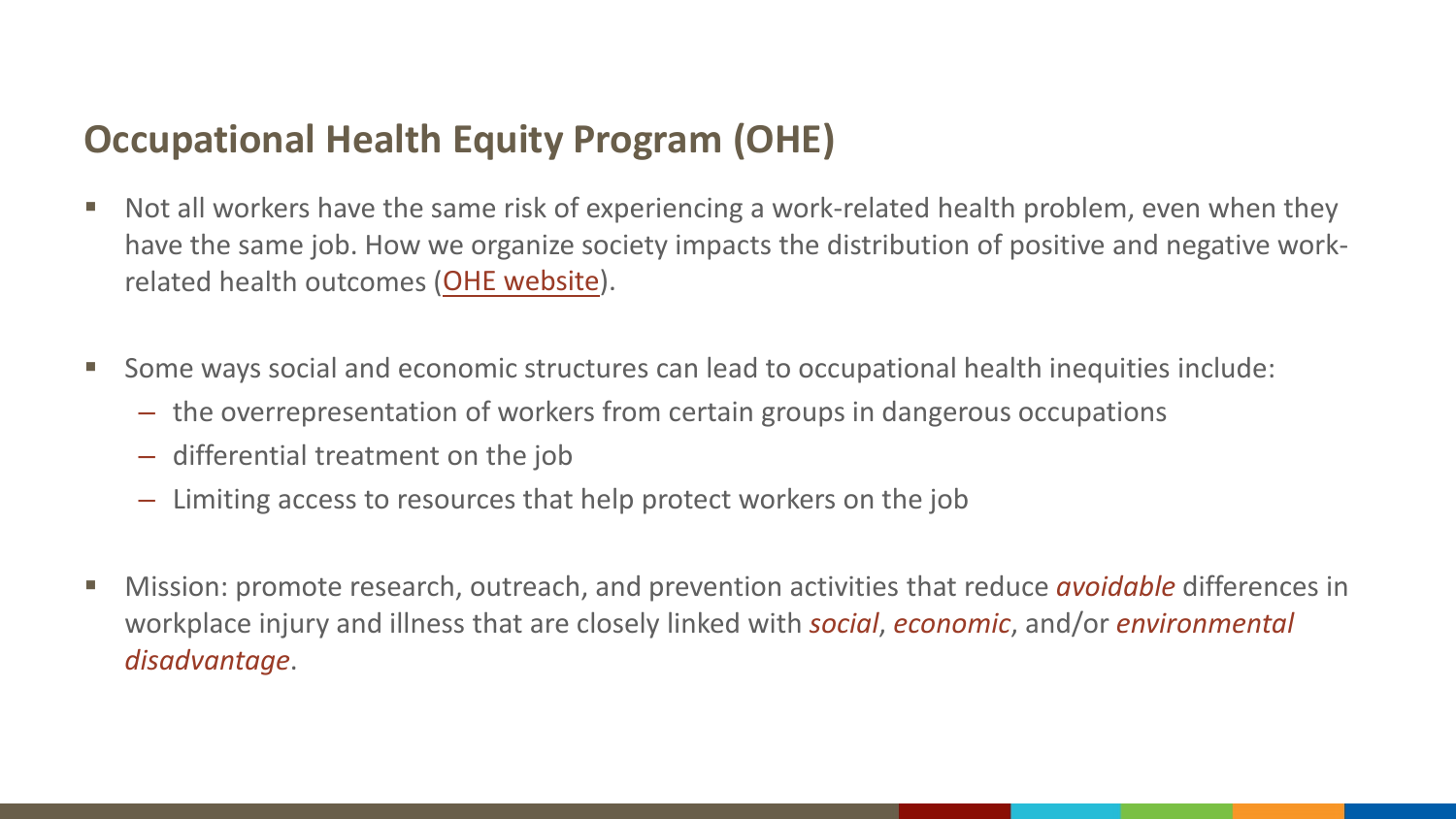## **Demographics is Destiny**

- Gender
	- Move to non-traditional occupations
- Age
	- Aging population
	- Working later in life
- **Ethnic/Racial** 
	- Minorities = 40% of US population
	- By 2045 there will be no majority group in the US
- **Nativity** 
	- Immigrants & their children
	- 88% of all growth in workforce over next 30 yrs.

#### **A More Diverse Nation**

Distribution of Race and Hispanic Origin by Age Groups



**United States U.S. Department of Commerce Economics and Statistics Administration U.S. CENSUS BUREAU** census.gov

Source: Vintage 2018 Population Estimates www.census.gov/programs-surveys/popest.html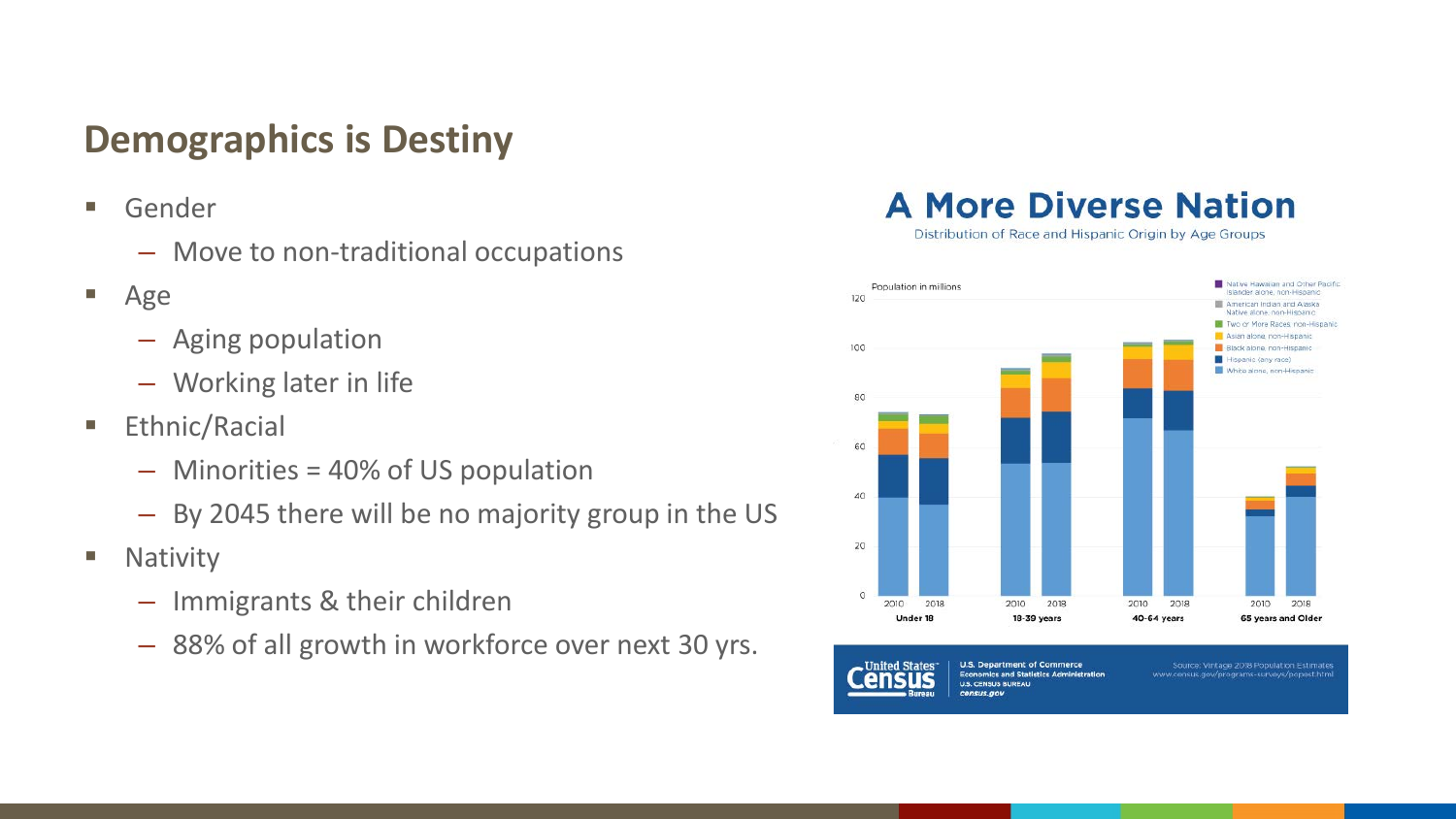## **Paradigm Shift in OSH**

- OSH evolved into largely technical field
	- Identifying and eliminating workplace hazards
	- Focused on injury event/illness (biomedical model)
- Challenges to current paradigm
	- Broader understanding of relationship between work and health
	- Restructuring of work (industries, jobs, and technology)
	- Growing recognition of diversity in workforce
- Need to account for the wider social context
	- Expand and complement the reductionist view of cause and effect
	- Social, political, and economic interactions that contribute to health outcomes
	- Towards a biosocial approach to OSH [\(blog post](https://blogs.cdc.gov/niosh-science-blog/2019/03/08/biosocial-osh/))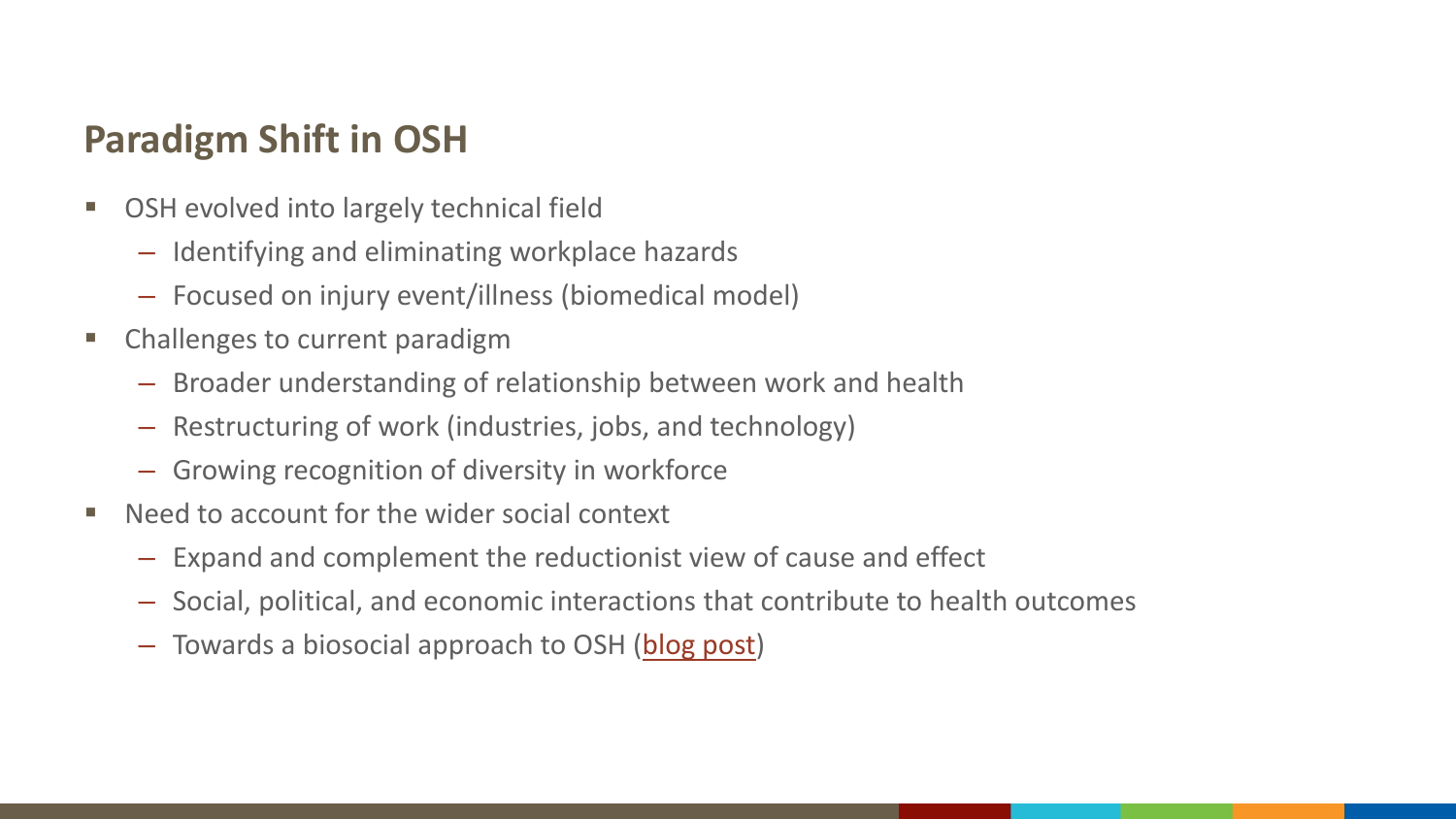## **Social Determinants of Occupational Health**

- **How we structure:** 
	- Society (identity/groups)
		- Race/ethnicity
		- Class
		- Gender
		- Nativity, etc.
	- Industries and organizations
		- Competitive bidding
		- Business size
		- Sub-contracting practices, etc.
	- Jobs
		- Employment arrangement
		- Shift work
		- Autonomy, etc.
- **...** Impacts the distribution of work-related benefits and risks.

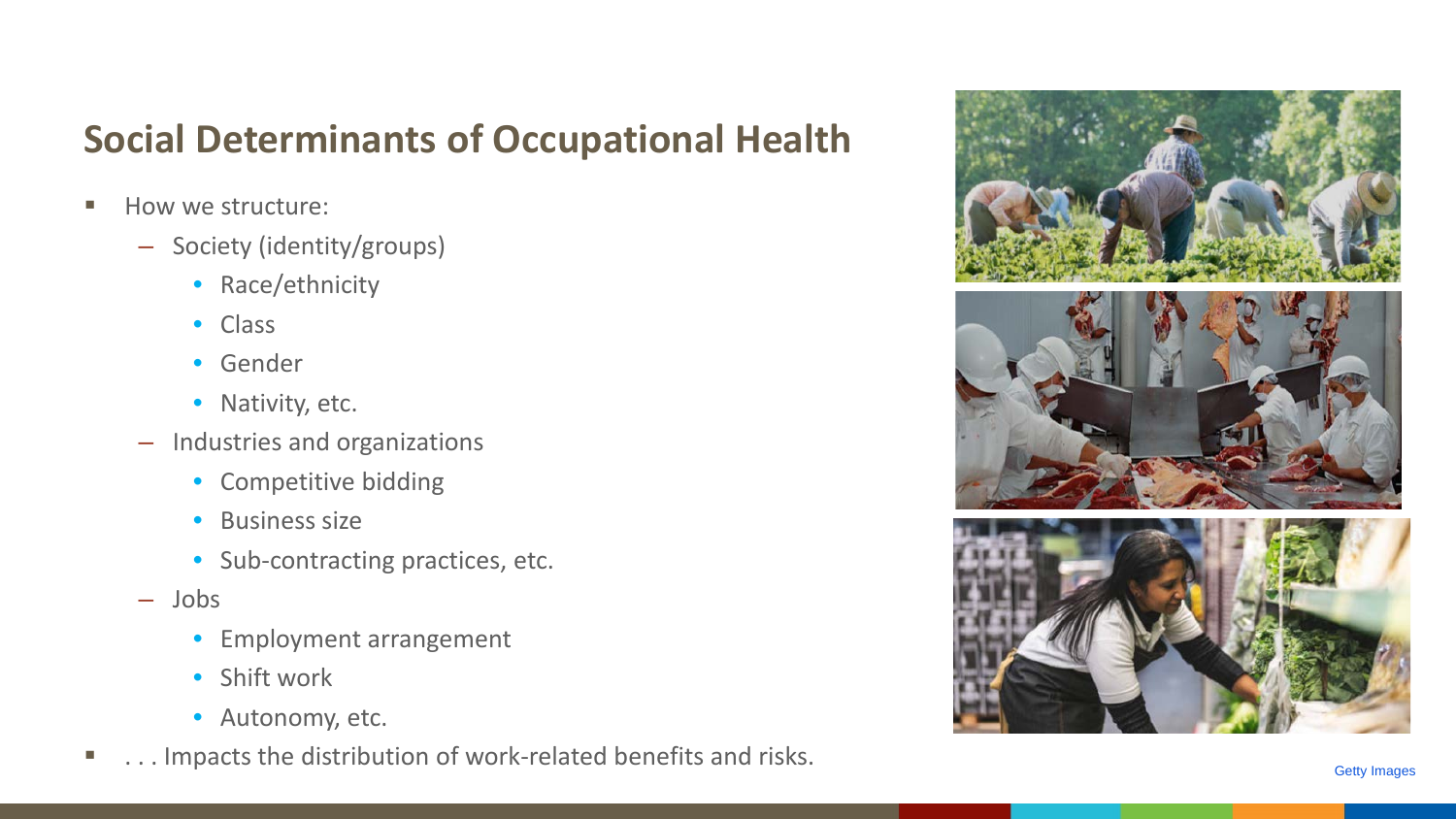## **Occupational Health Equity Program**

- **Three key areas of interest** 
	- 1. Research targeting inequities in OSH outcomes
	- 2. Integrating an equity perspective across OSH
	- 3. Relationship between work and health inequities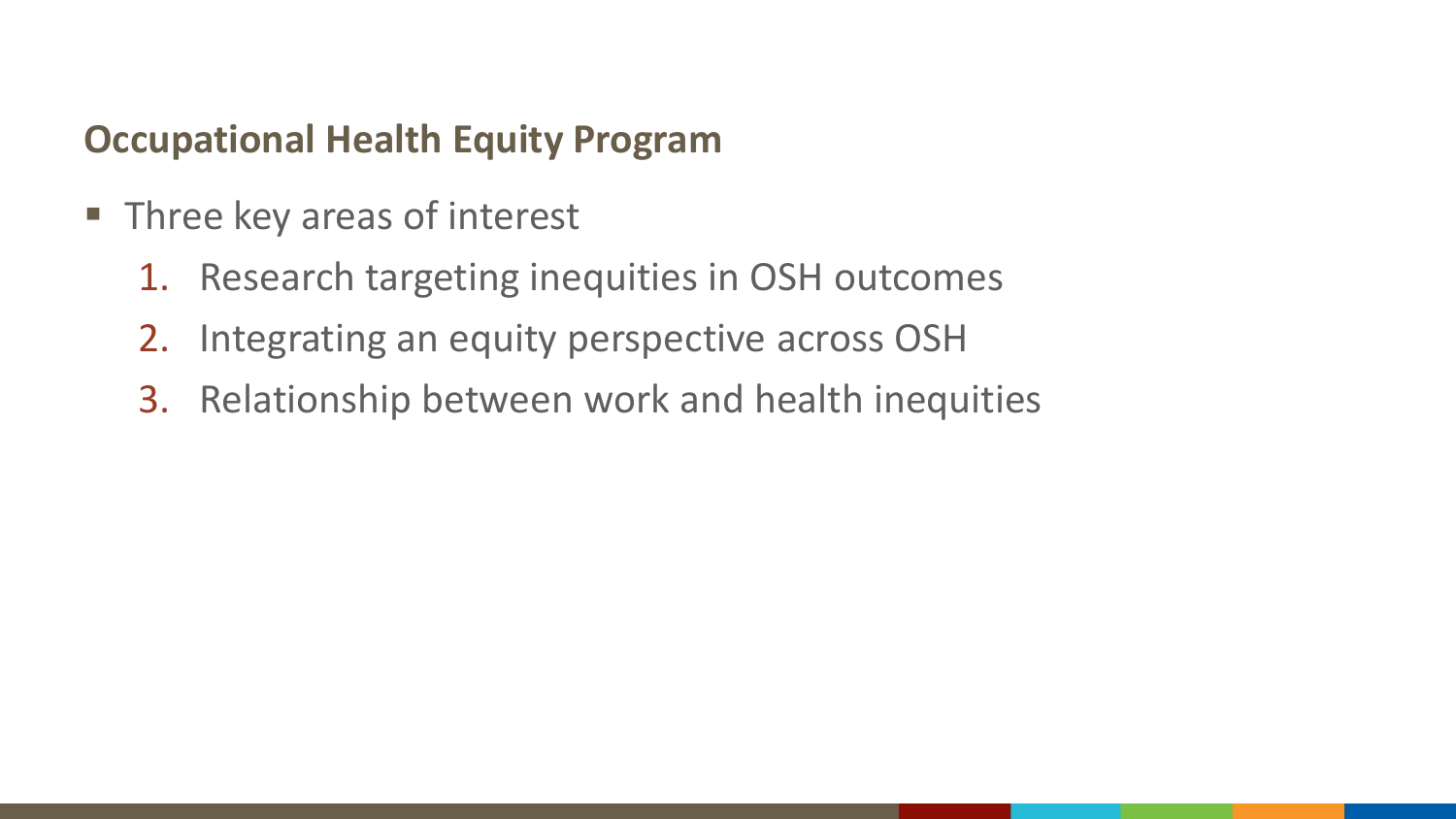#### **1. Targeted OHE Research**

■ Identify which disadvantages contribute to increased risk for which workers

■ Explain how structural disadvantages materialize at the worksite and in the lives of these workers

■ Develop and evaluate interventions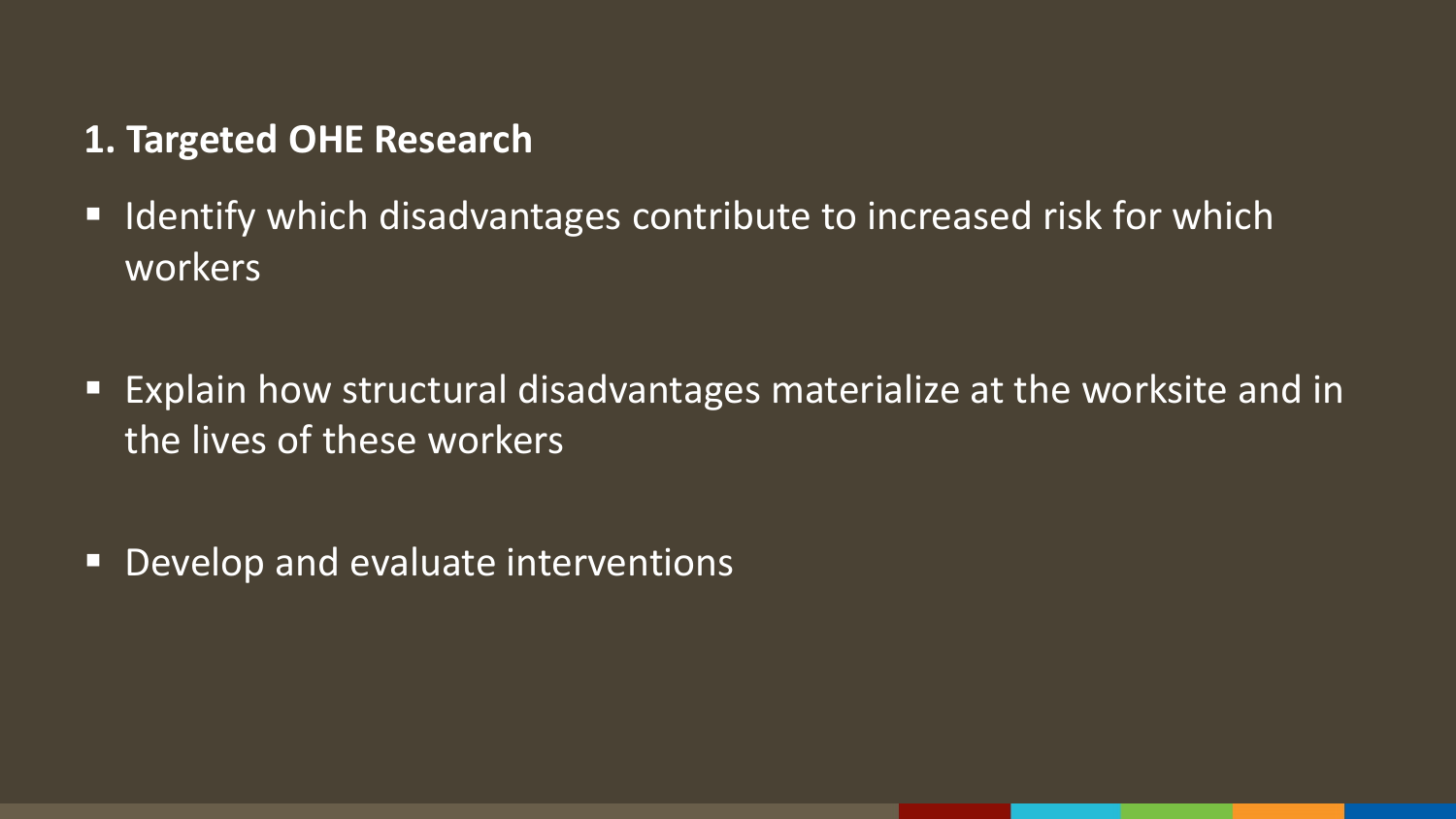## **Overlapping Structural Vulnerabilities**

- OHE research often focuses on a single characteristic
	- Depth of understanding
	- Individuals are not monolithic
		- Intersectionality
	- 2015 report with ASSP
		- Explore overlaps
		- Construction industry

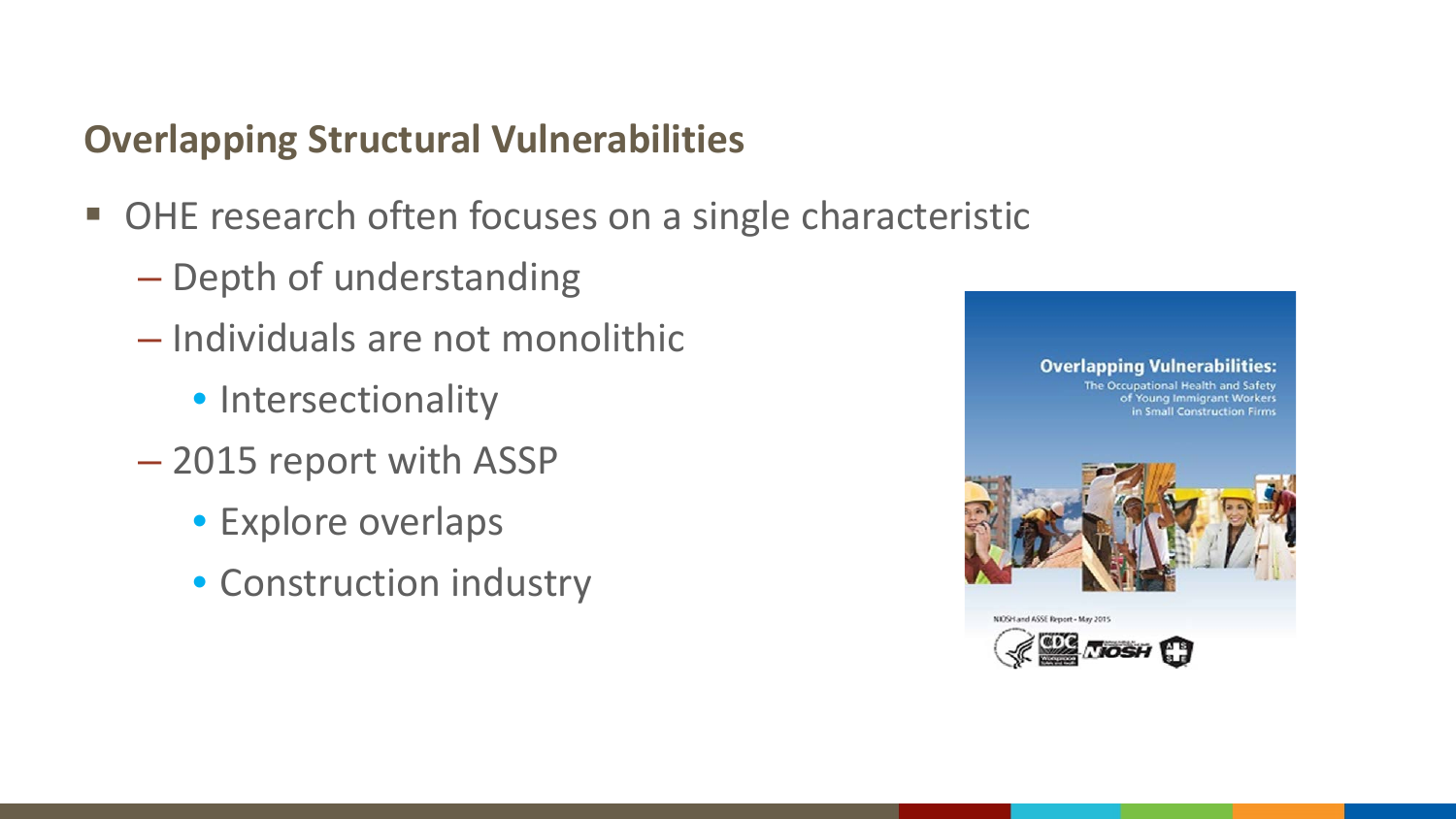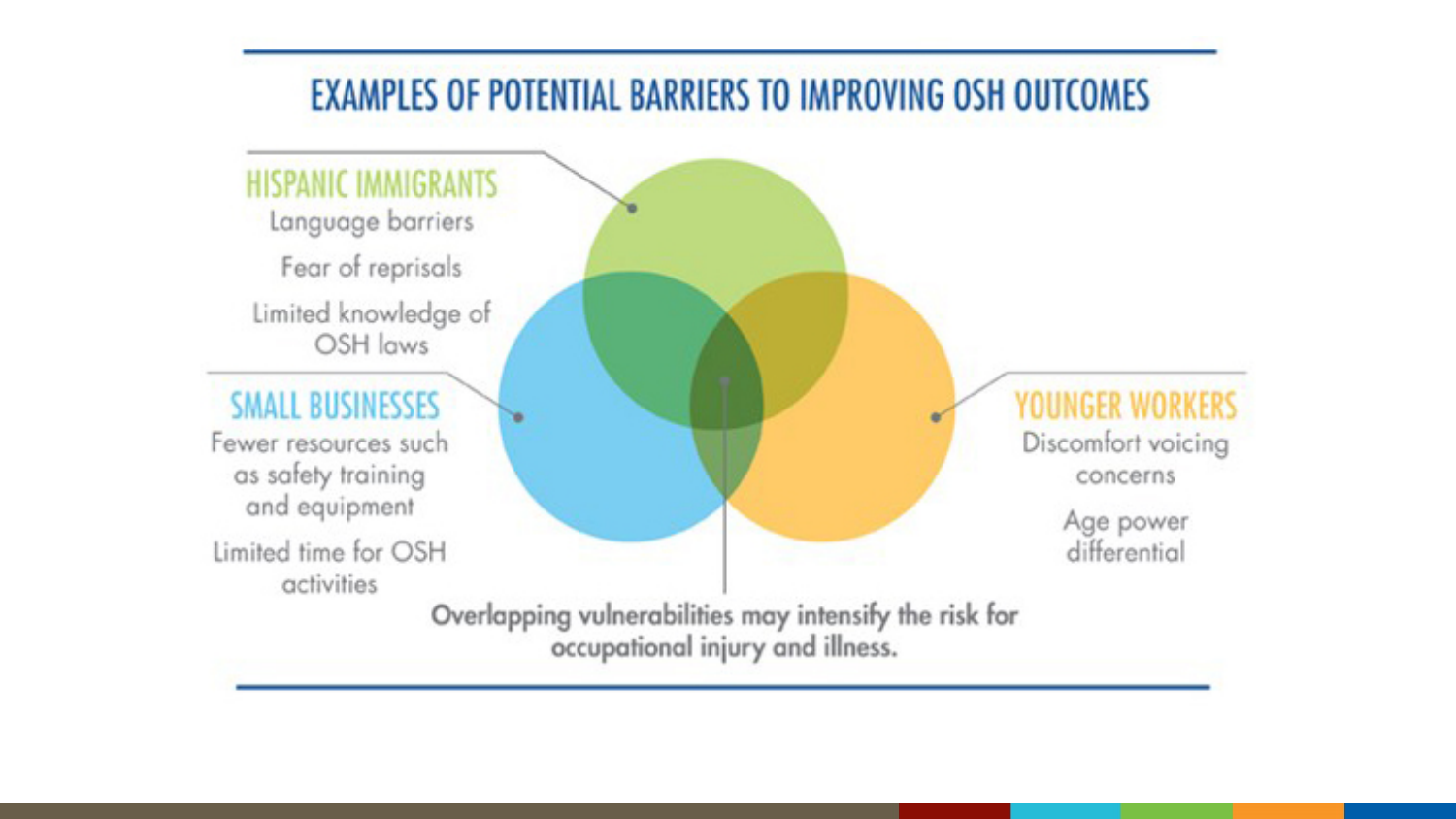#### **Follow-up Study**

- **Training for Hispanic immigrants by business size** 
	- Construction firms (N=265; 50 small, 215 large)
	- Hispanic immigrant workers in smaller firms
		- Less required training
		- Less tailored trainings
		- Less overall safety communication



#### Differences in safety training among smaller and larger construction firms with non-native workers: Evidence of overlapping vulnerabilities

#### Thomas R. Cunningham<sup>a</sup>, Rebecca J. Guerin<sup>a</sup>, Brenna M. Keller<sup>a</sup>, Michael A. Flynn<sup>a</sup>, Cathy Salgado<sup>b</sup>, and Dennis Hudson<sup>b</sup>

<sup>a</sup>National Institute for Occupational Safety and Health. Education and Information Division, 1090 Tusculum Avenue, MS C-10, Cincinnati, OH 45226, United States

<sup>b</sup>American Society of Safety Engineers, 520 N. Northwest Highway, Park Ridge, IL 60068, United States

#### Abstract

Collaborative efforts between the National Institute for Occupational Safety and Health (NIOSH) and the American Society of Safety Engineers (ASSE) led to a report focusing on overlapping occupational vulnerabilities, specifically small construction businesses employing young, nonnative workers. Following the report, an online survey was conducted by ASSE with construction business representatives focusing on training experiences of non-native workers. Results were grouped by business size (50 or fewer employees or more than 50 employees). Smaller businesses were less likely to employ a supervisor who speaks the same language as immigrant workers (p < 001). Non-native workers in small businesses received fewer hours of both initial safety training (p  $-0.005$ ) and monthly ongoing safety training ( $p = 0.042$ ). Immigrant workers in smaller businesses were less likely to receive every type of safety training identified in the survey (including pre-work safety orientation [ $p < .001$ ], job-specific training [ $p < .001$ ], OSHA 10-hour training [ $p = .001$ ], and federal/state required training  $[p \le 0.001]$ ). The results highlight some of the challenges a vulnerable worker population faces in a small business, and can be used to better focus intervention efforts. Among businesses represented in this sample, there are defleits in the amount, frequency, and format of workplace safety and health training provided to non-native workers in smaller construction businesses compared to those in larger businesses. The types of training conducted for non-native workers in small business were less likely to take into account the language and literacy issues faced by these workers. The findings suggest the need for a targeted approach in providing occupational safety and health training to non-native workers employed by smaller construction businesses

Correspondence to: Thomas R. Cunningham

The findings and conclusions in this paper are those of the author(s) and do not necessarily represent the views of the National Institute for Occupational Safety and Health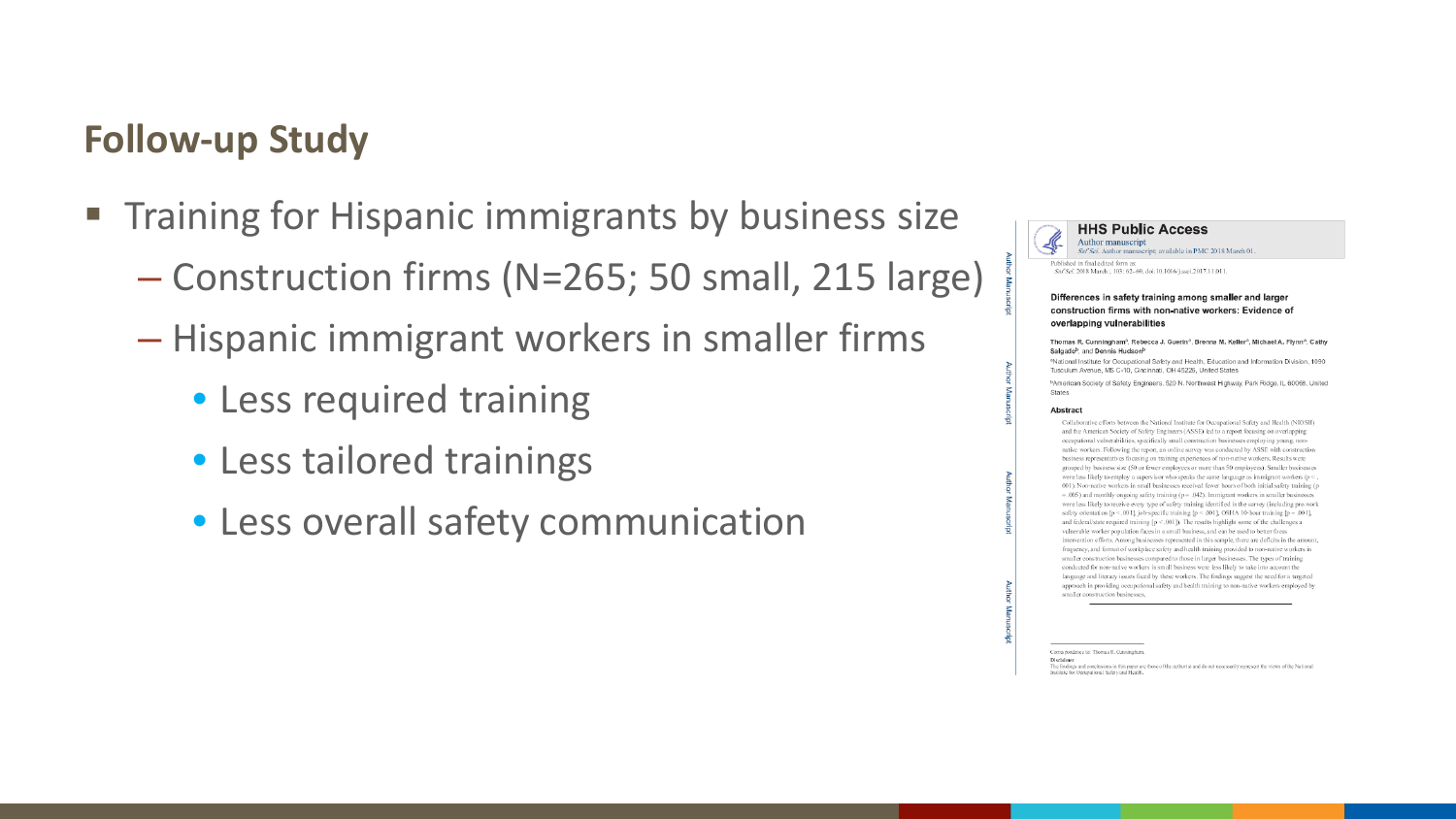## **Next Step**

- **E** Identify Overlapping Risk Factors
	- Partner with Mexican Consular Network (Ventanillas de Salud)
		- 49 Consulates serving 1.7 million people annually
	- VDS health intake form
		- Already collects data on
			- –Demographics
			- –Health behaviors
			- –Health screening results
		- Integrate work-related variables

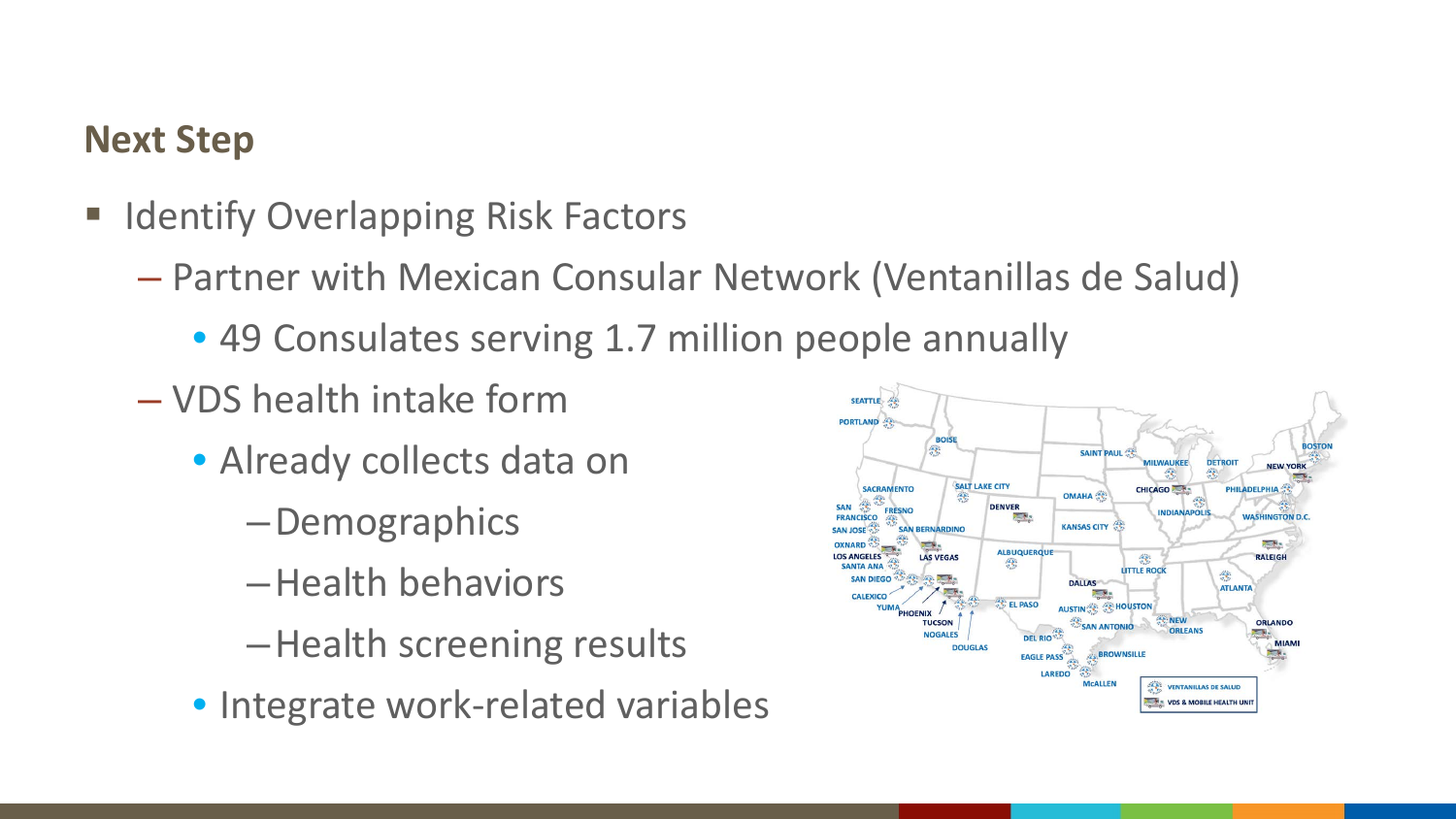## **Intervention Study**

- **Reach workers with existing infrastructure** 
	- *Ventanillas de Salud* (Health Windows)
		- 49 Mexican Consulates in US
		- Serves 1.7 million people annually
- Evaluate dissemination formats
	- Four tailored materials [\(website](https://www.cdc.gov/niosh/topics/protejase/default.html) & [blog](https://blogs.cdc.gov/niosh-science-blog/2015/09/01/protejase1/))
	- Exit interviews (N=364)
		- Evaluated if respondents
			- Saw materials
			- Trusted the information
			- Safety attitude
			- Behavioral intentions
		- Generally found effective

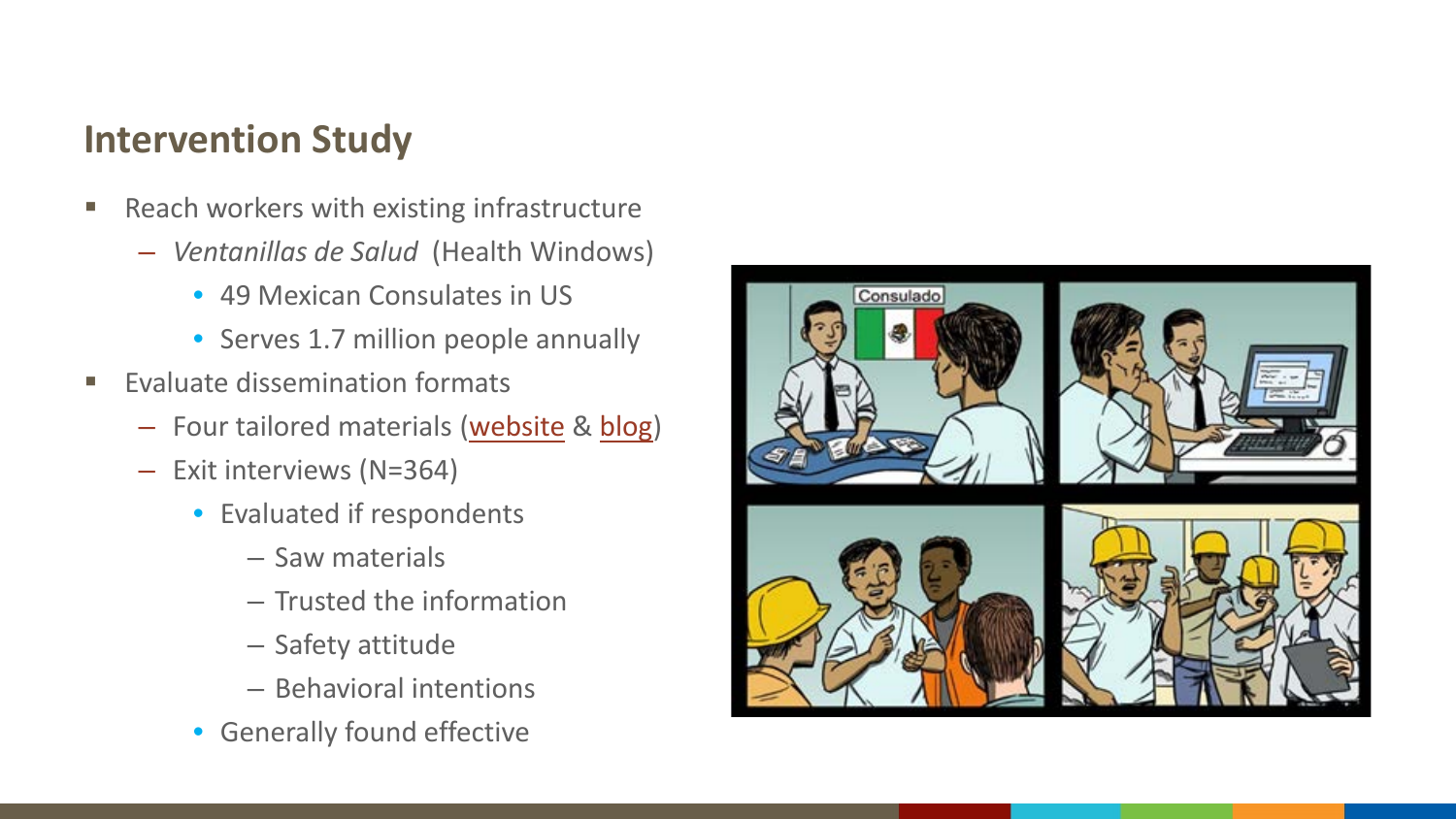**2. Integrating Equity Perspective across Occupational Safety and Health**

■ Raise awareness/capacity of partners

**Address structural exclusion** 

■ Increase the adoption of inclusive methods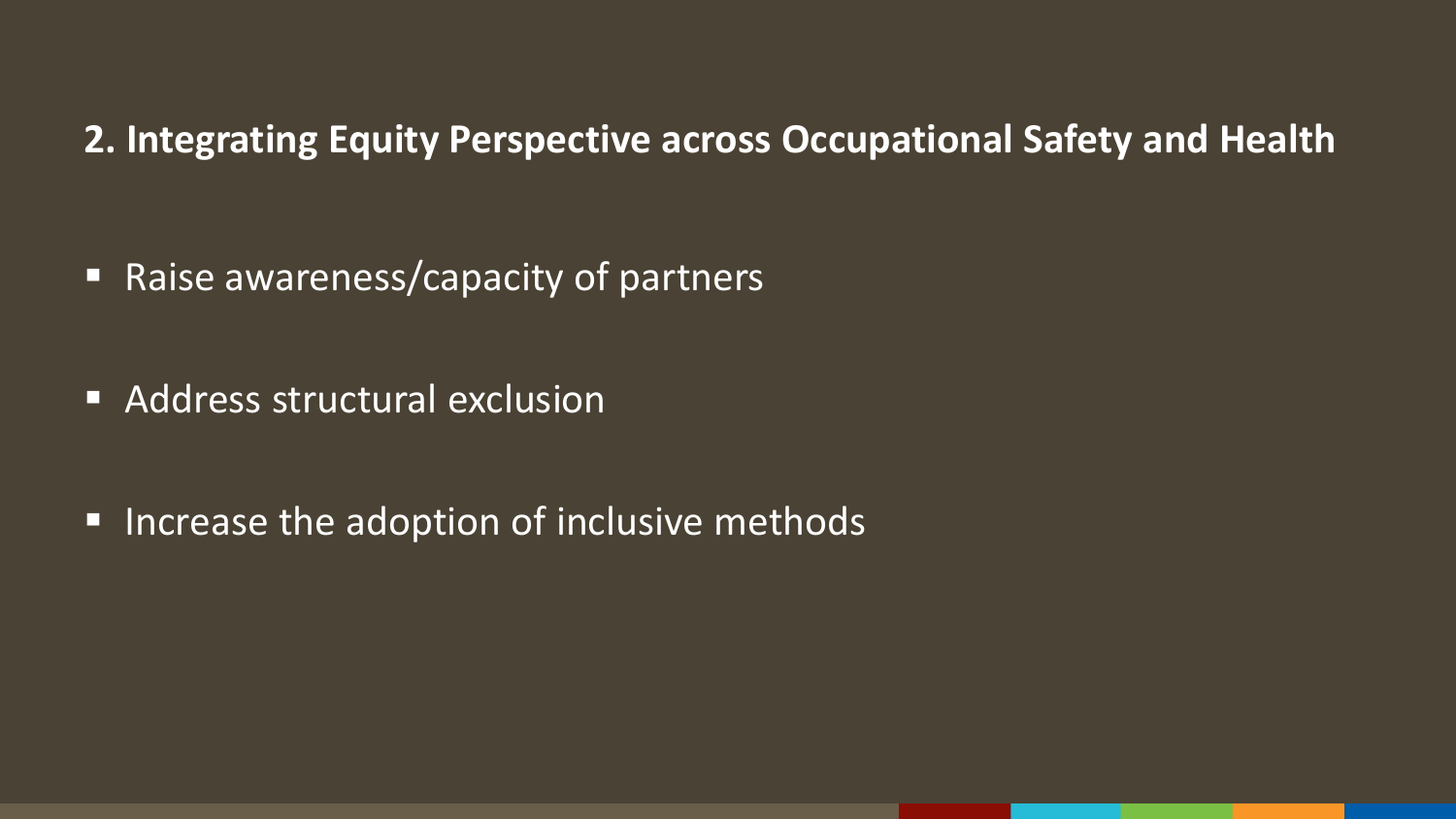#### **Raise Awareness**

- All OSH efforts need to account for workforce diversity, not just those focusing on immigrants/minorities
	- Culture shift from individual concern to institutional value
- **Paradigm shift to biosocial** 
	- SDOH/Equity is a central axis
	- Collaboration
		- Total Worker Health
		- Future of Work
		- Blueprint for Action
	- Publications and presentations
		- [OHE Blog](https://blogs.cdc.gov/niosh-science-blog/2019/03/08/biosocial-osh/)

VOLUME XXXIX NUMBER 2 WINTER 2018 Anthropology of Work Review



Special Issue: An Injury to One is an Injury to All: Immigrant Workers, Structural Vulnerability, and Occupational Injury

Published by the Society for the Anthropology of Work,<br>a section of the American Anthropology Association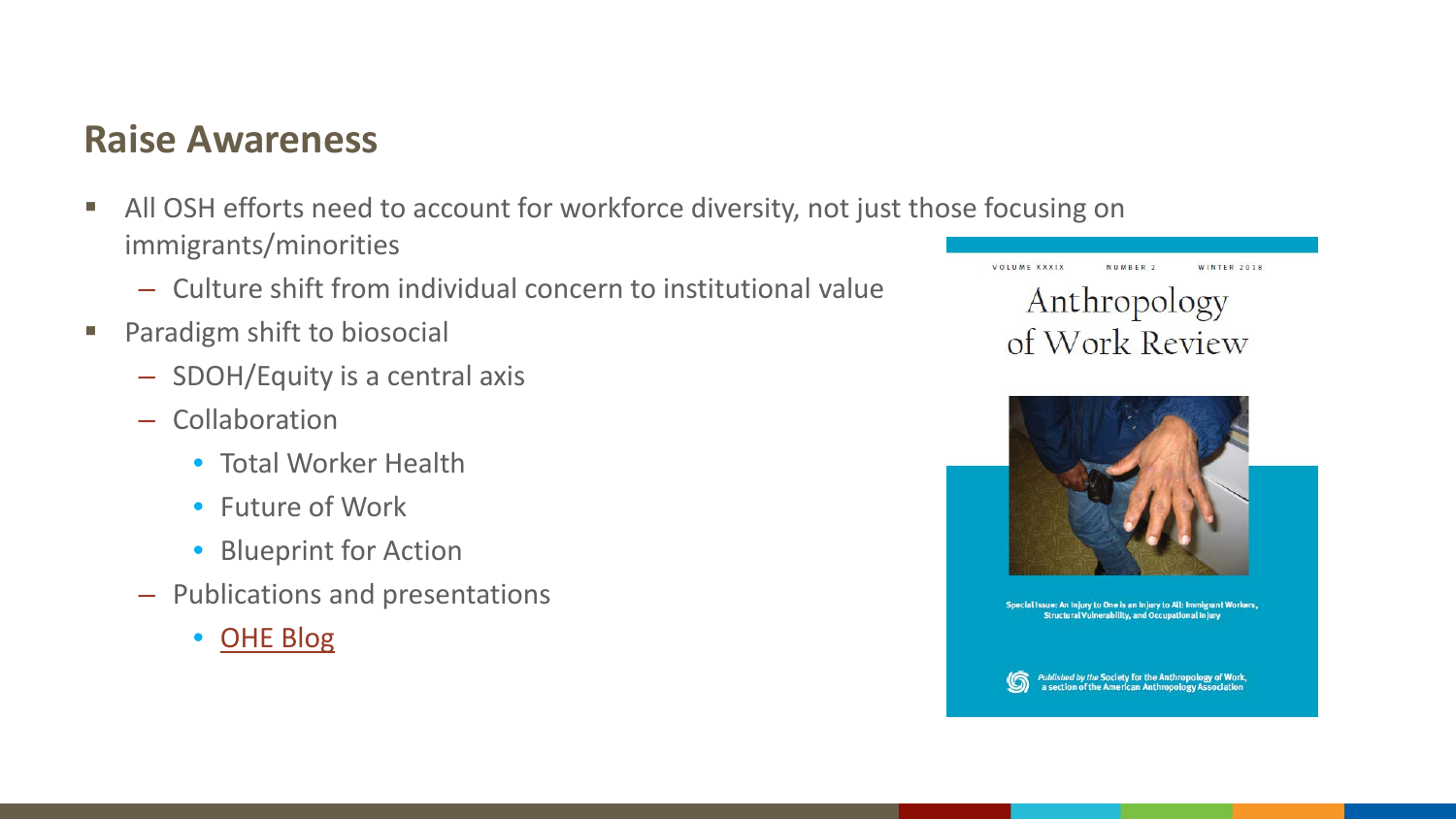## **Addressing Structural Exclusion**

- **Structural Invisibility** 
	- SDOH variables are often absent from occupational health data collection instruments
	- OHE Review of NIOSH systems
		- Race
		- Ethnicity
		- Nativity
		- Language
	- Identify gaps and opportunities
- **Institutionalized Exclusion** 
	- Limited anthropometric data for women and minorities
		- Existing PPE & New Technology
	- Promotion of alt size PPE
		- Seven major manufacturers
		- Images 4% non-White; 7% Female

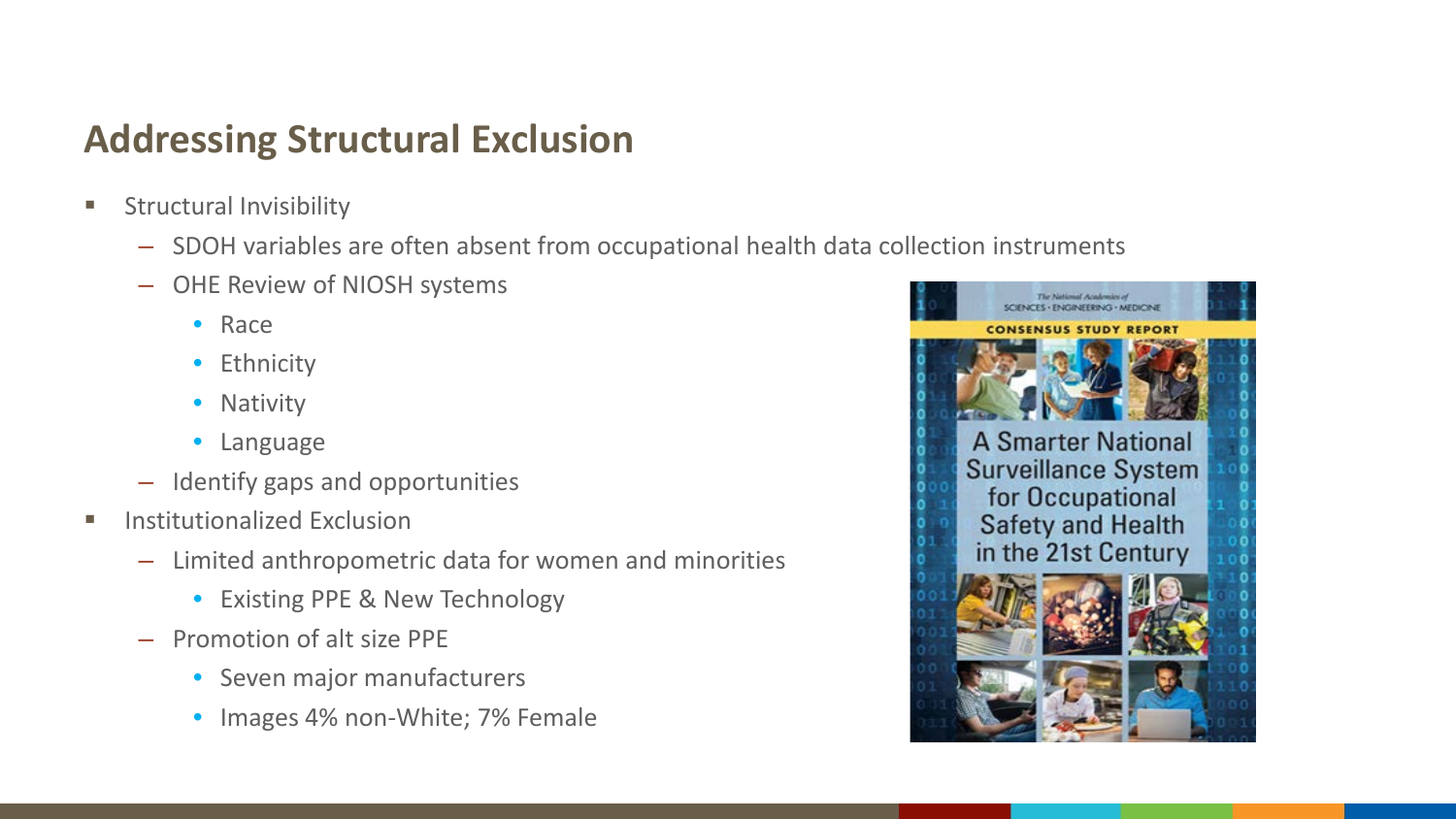### **Promote Inclusive Methods**

- Need to account for
	- the diversity in the workforce
	- bias of the researcher
	- at all stages of research
- **Inclusion is not just ethical, it makes for better science**
- Not as easy as it looks
	- More than just adding items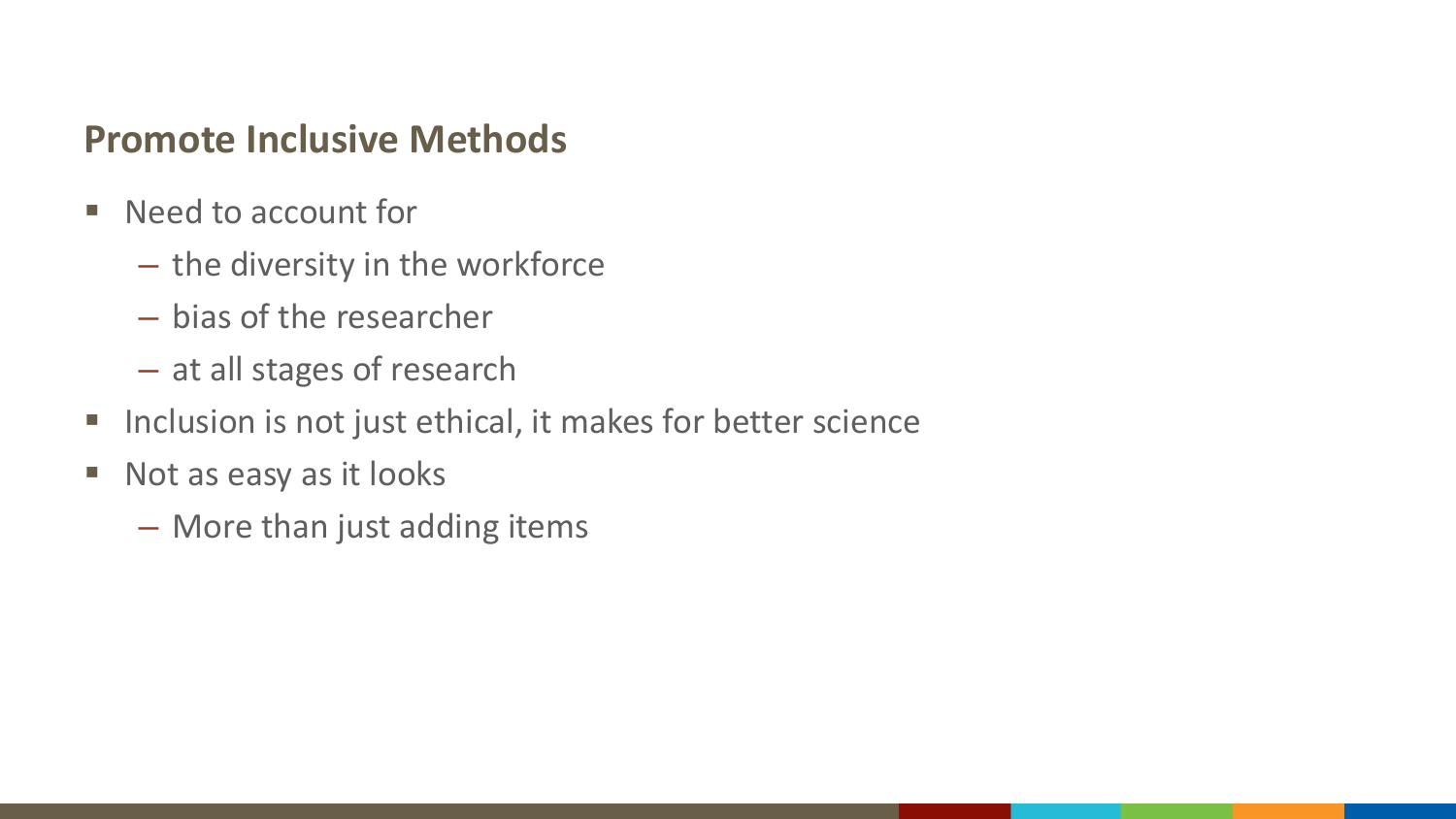## **Example**

I: "Did the results of your TB test come back positive?"

R: "Yes"

I: "Are you taking your medicine?"

R: "No."

Scientific Finding – Latino immigrants testing positive for TB are noncompliant.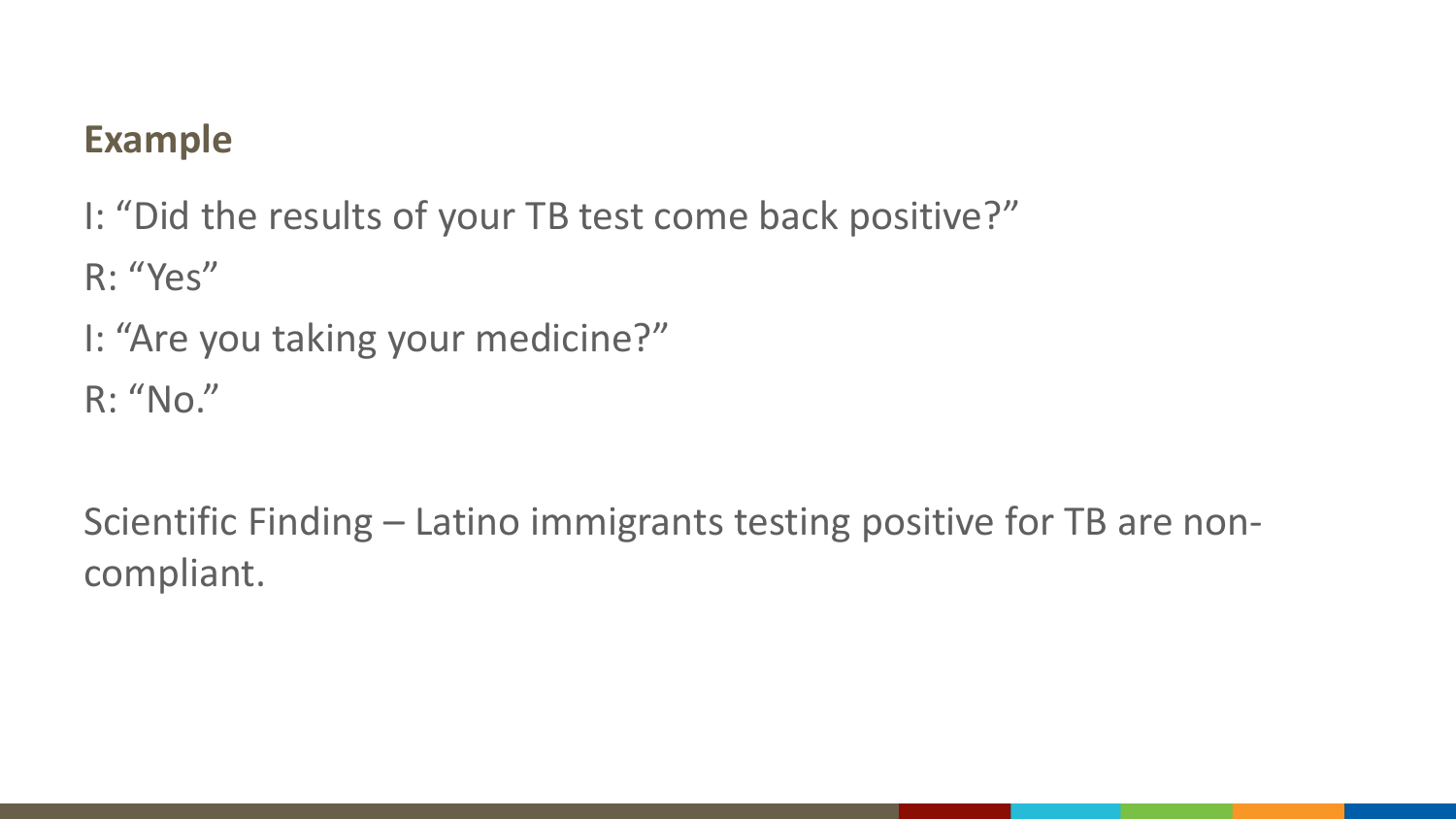## **Example – Follow-up**

I: "What does a positive result mean?"

R: "It's a good thing. That I'm not sick. Why would I take medicine? "

- **Result:** 
	- Different understandings.
	- Unexamined assumptions allows the perceptions of the investigator to remain the de facto norm and become reified as scientific fact.
	- Ensure conceptual equivalence cognitive testing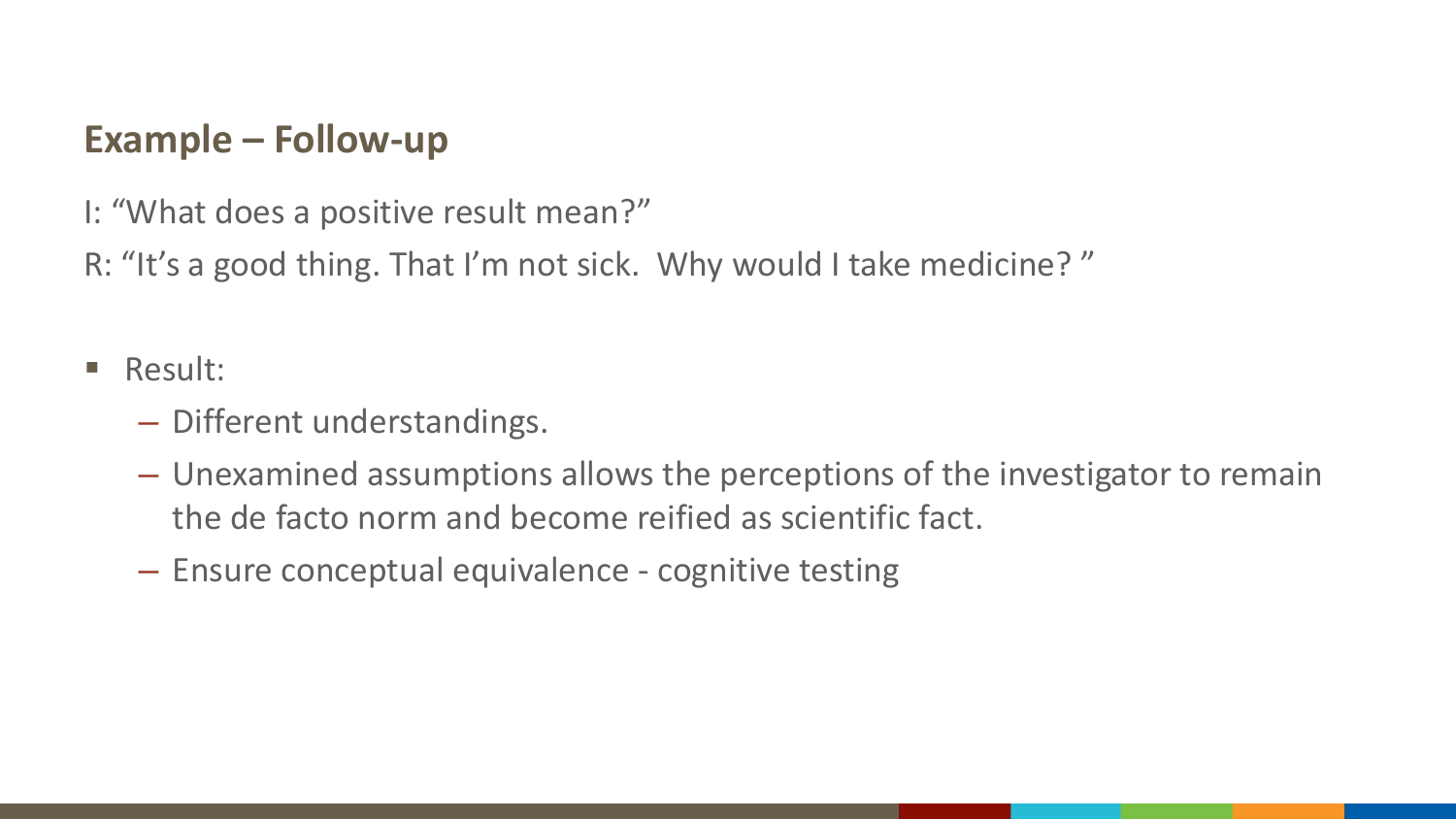#### **3. Work and Health Inequities**

Conceptualize work as a Social Determinant of Health Inequities

**Evaluate current practices**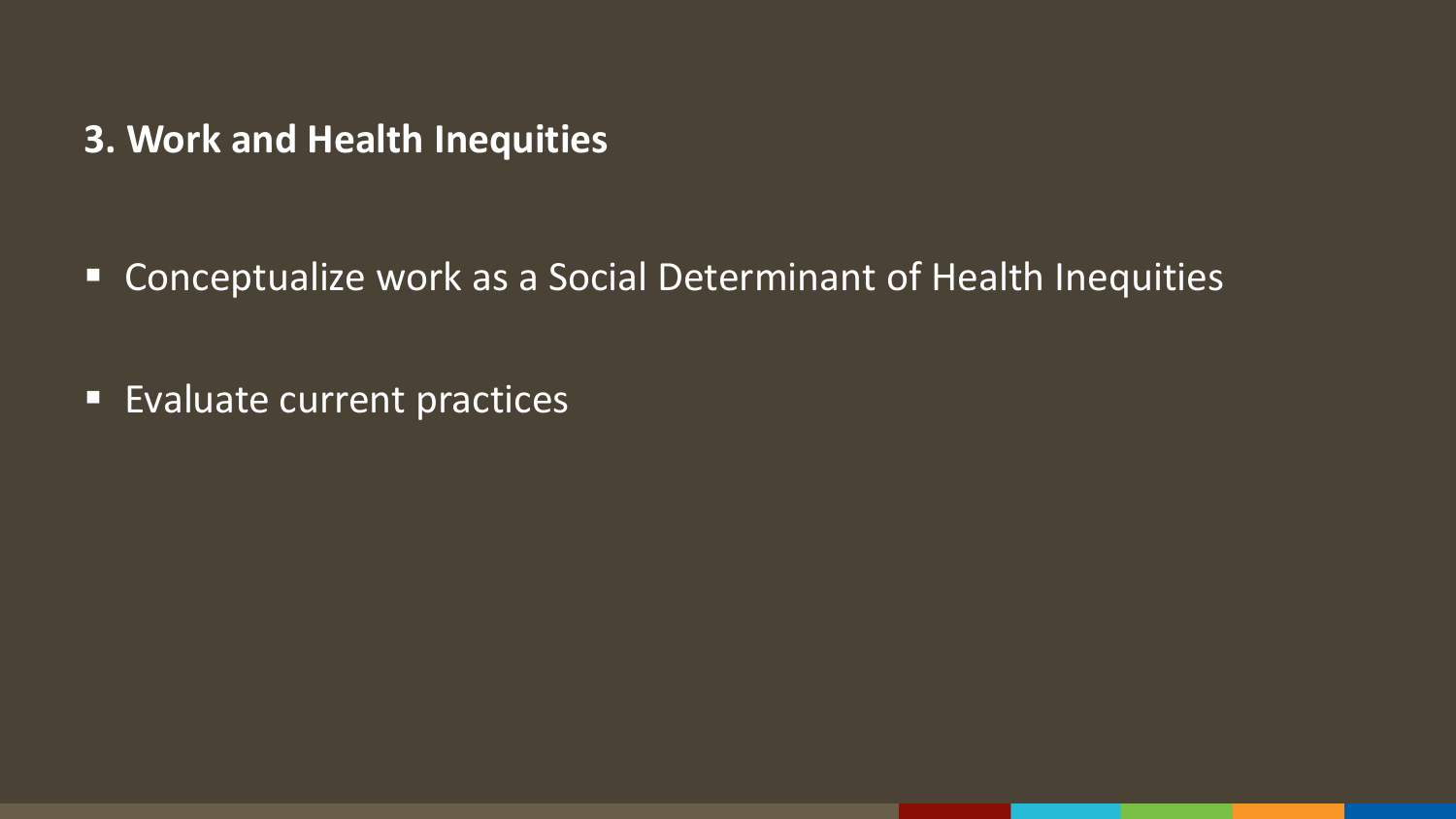#### **Conceptualize Work as SDOH**

- Work/nonwork-related conceptualization separates OSH from Community Health
- **Work-related variables are largely absent from health equity research**
- Work not only impacts health but other SDOH
- **Papers and publications** 
	- Work as an Inclusive Part of Health Inequities Research
	- Leveraging the Domain of Work to Improve Migrant Health
	- CDC Grand Rounds
		- [SDOH and AI/AN Suicide -](https://www.cdc.gov/grand-rounds/pp/2019/20190319-preventing-suicidal-behavior.html) 2019
	- SDOH Conversation with Authors
		- CDC Webinar 2020

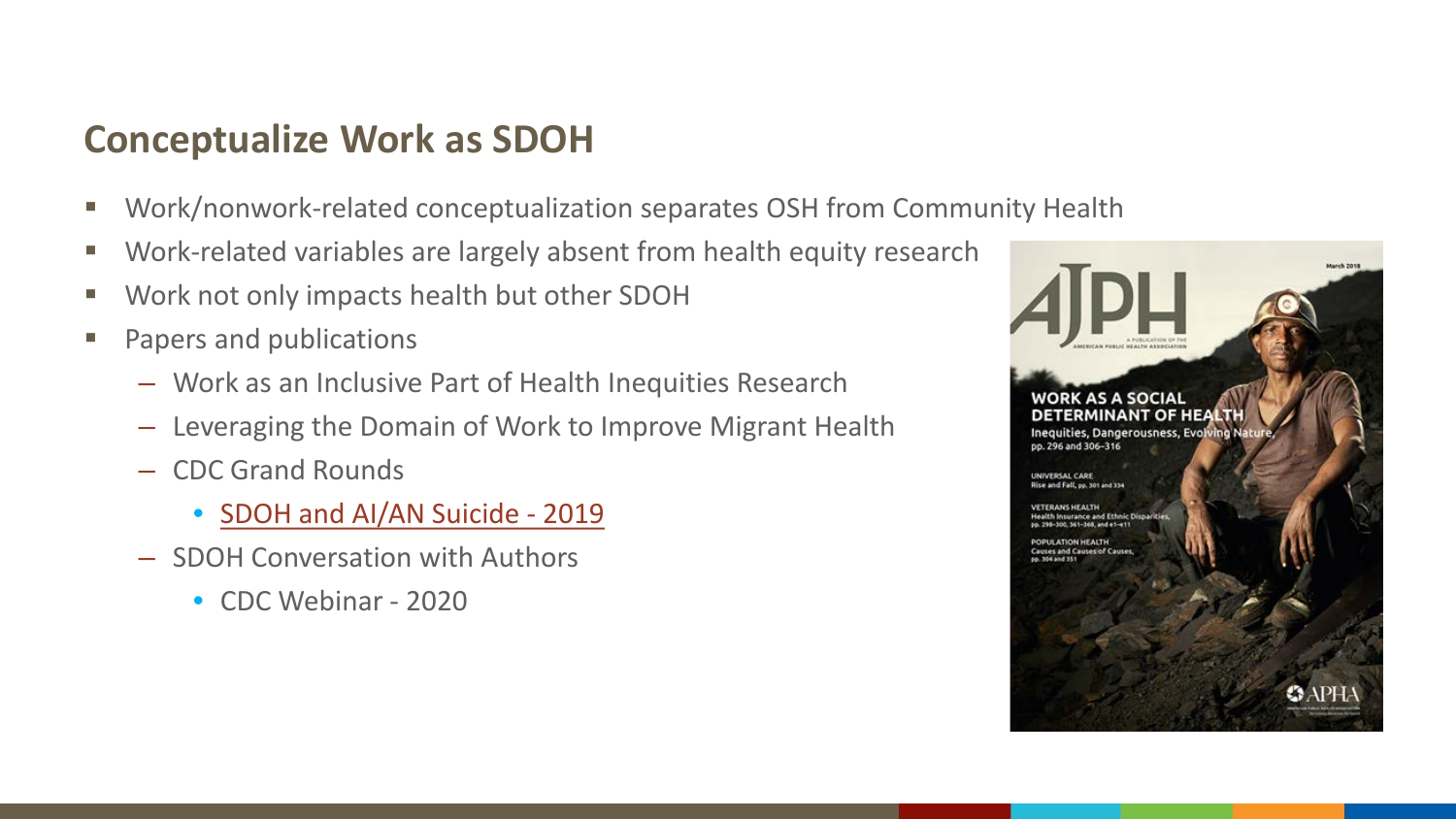#### **Evaluate Current Practices**

- **OHE review of key public health data systems** 
	- Identify work-related variables
	- Develop taxonomy of work-related variables
		- Industry and occupation
		- Employment status
		- Job satisfaction
		- Job characteristics
	- Review if/how data is/could be used
		- Highlight successful examples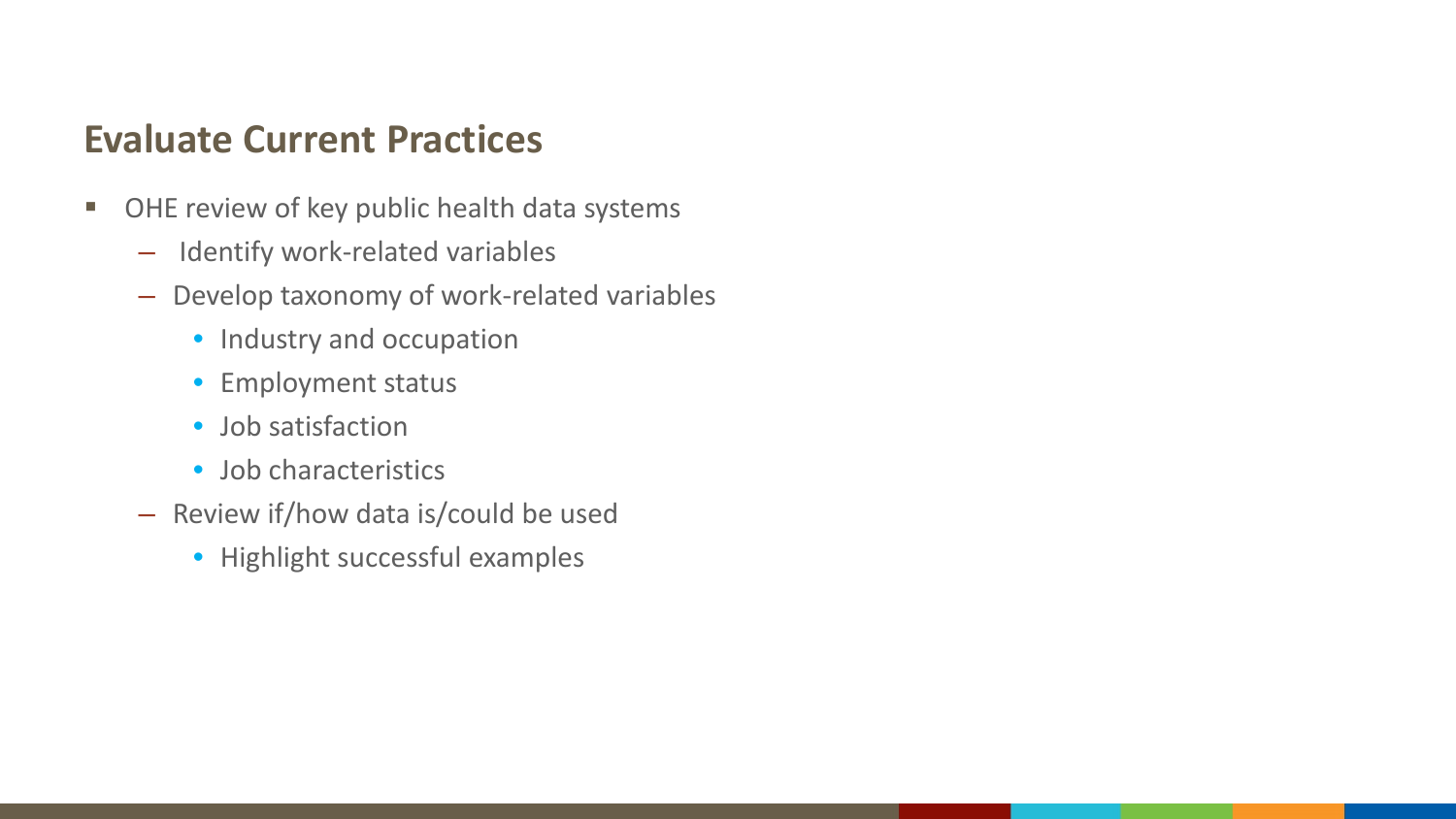#### **Central Challenge**

- A central challenge to securing occupational health equity is that, by virtue of how inequities are created in societies, the same social structures that contribute to health inequities also operate and are reproduced by public health organizations.
- "Culture hides more than it reveals and strangely enough, what it hides, it hides most effectively for its own participants.
- The real challenge is not to understand foreign culture but to understand our own." - Edward Hall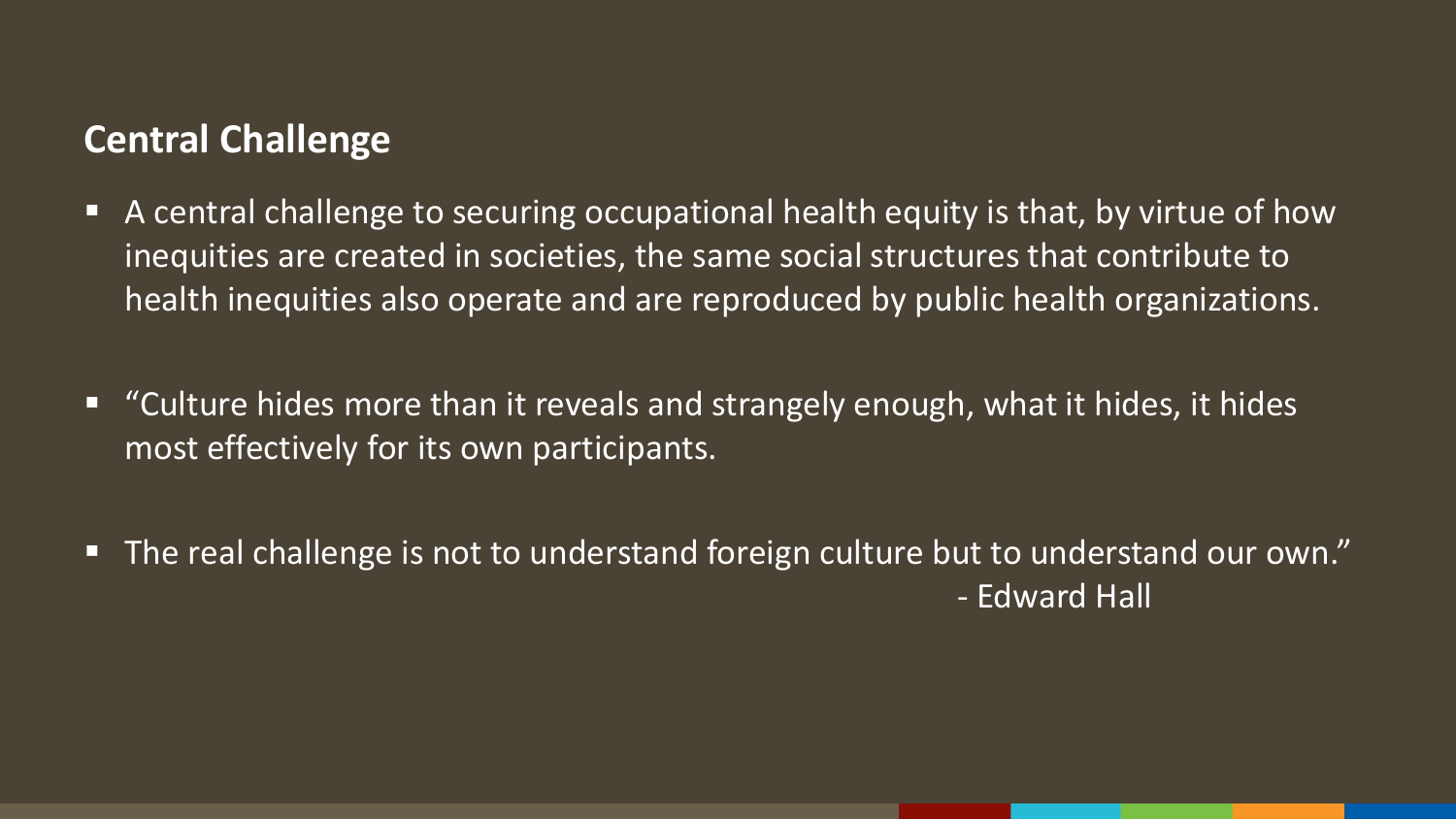## **Dynamic of Diversity: More than Just Differences**

- Need a conceptual model
	- Inequitable distribution of resources, injury and illness
	- Asymmetrical power relationships along social axes such as race, ethnicity, class, nativity, etc.
	- Power and privilege
- **Institutional arrangements not personal flaws** 
	- Embedded in social structures
		- Focus on impact not intentions
	- Goal is to recognize and change these arrangements
		- Where you stand impacts (i.e. social position) what you see
- **Perspective of Privileged as the Norm** 
	- Sanctioned and reinforced by media, laws, institutional practices etc.
	- Privilege is often unacknowledged and understudied.
- Culture is dynamic continually changed and reinforced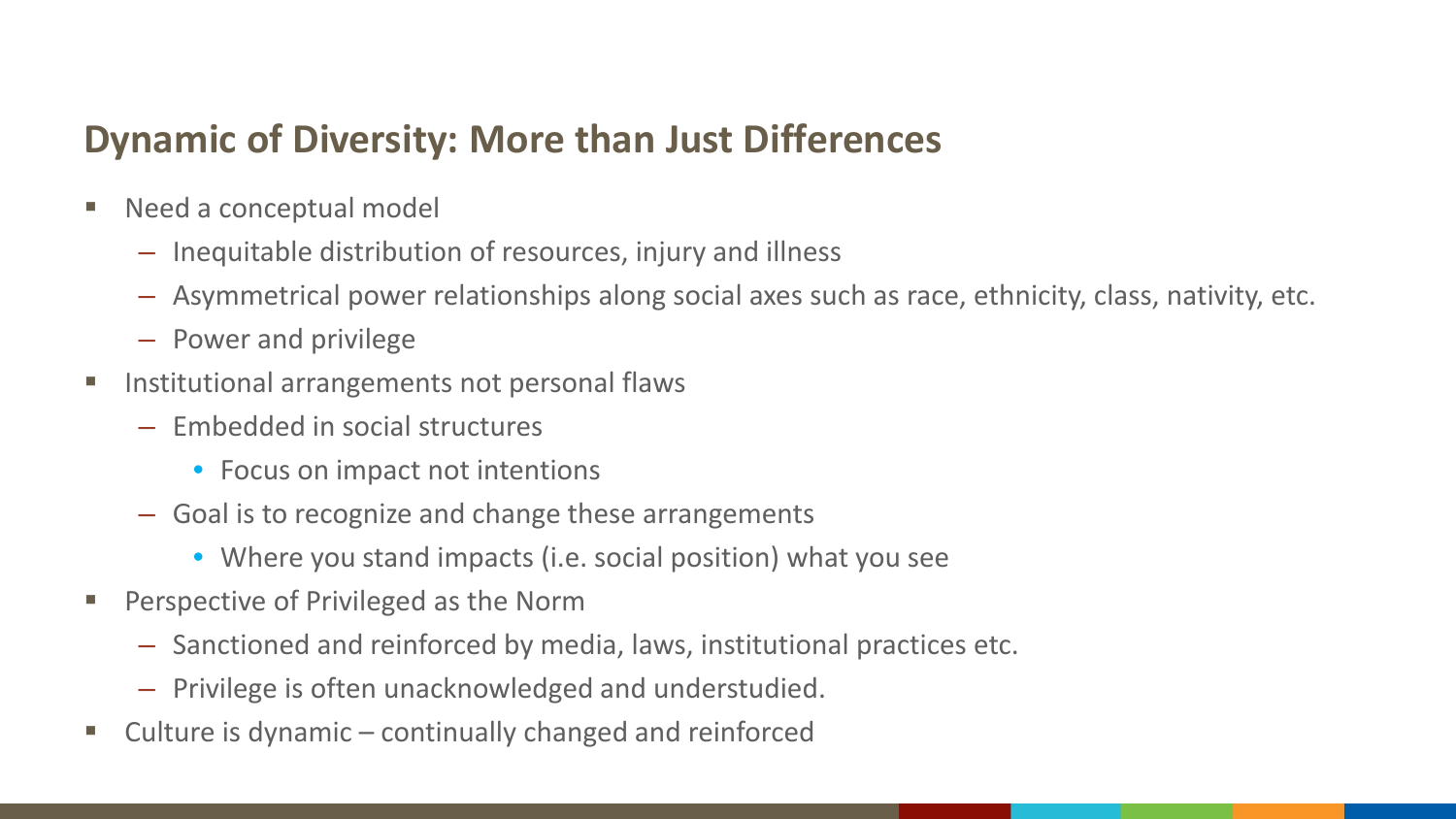## **Developing Intuitional Capacity**

- **Three key areas** 
	- Personnel
		- Diverse perspectives
			- personal backgrounds
			- professional backgrounds
		- Trained to acknowledge social position & perspective
	- Practices
		- Evaluate current practices from data collection to interventions
		- Institutional culture shift
			- From concern of a few to institutionalized practice
			- Core value that permeates the field
	- Partnerships OHE model
		- 'Hard to reach' vs. hardly reached
		- Plug into existing infrastructure/tailor to current activities
		- Build Long-term relationships



 $-33$ 

 $-54$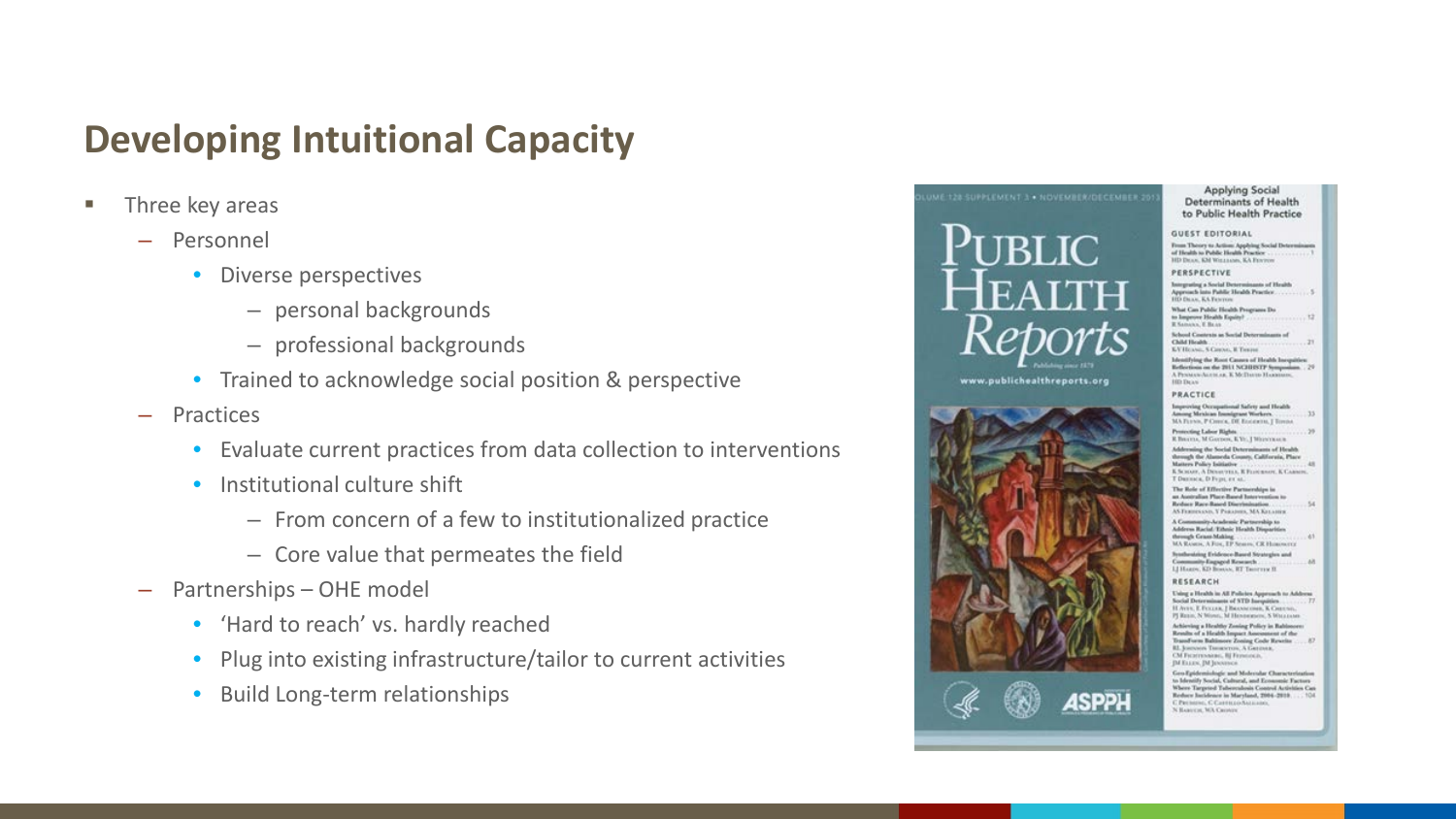

- How do we?...
	- Raise awareness of the need for a biosocial approach among OSH researchers and professionals
	- "sell" work as a SDOH to public health researchers concerned with equity
	- Leverage COVID-19 and social discourse on inequality to further advance an equity perspective
	- Identify new partners and champions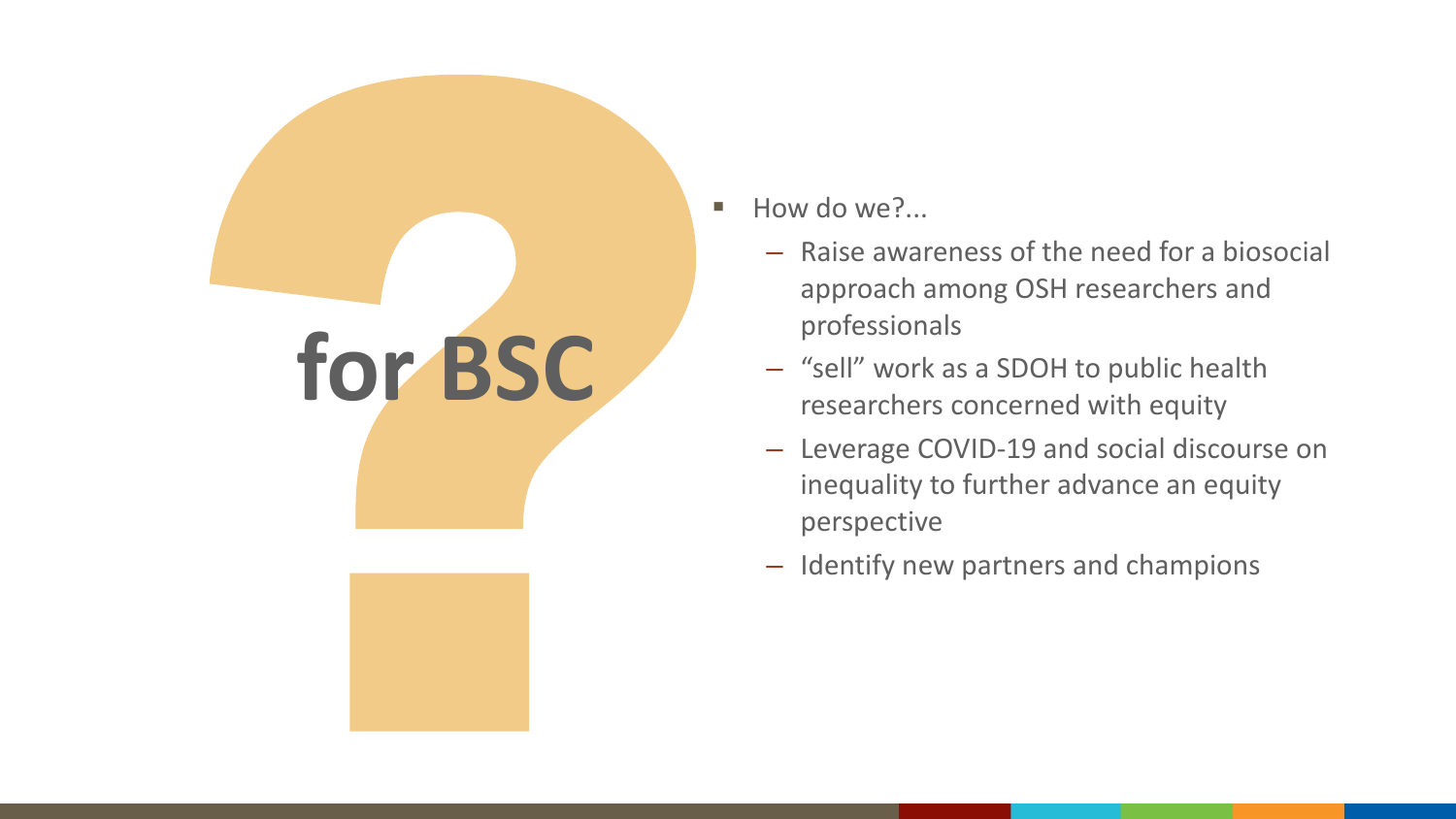## **OHE Team**

- **Leadership** 
	- Paul Schulte, Program Manager
	- Michael Flynn, Coordinator
	- Andrea Steege, Assistant Program Coordinator
	- Laura Syron, Assistant Program Coordinator
	- Jackie Siven, Team Member
- **Norkgroup** 
	- Barb Alexander, Toni Alterman, Kendra Broadwater, Tania Carreon-Valencia, Pietra Check, Tom Cunningham, Liz Dalsey, Wes DuBose, Don Eggerth, KC Elliott, Kaori Fujishiro, Bridgette Garrett, Liz Garza, Jim Grosch, Rebecca Guerin, Sarah Hatcher, Candice Johnson, Harpriya Kaur, Katlin Kelly-Reif, Jennifer Lincoln, Leslie MacDonald, Cammie Chaumont Menendez, Kyle Moller, Bermang Ortiz, Alejandra Ramirez-Cardenas, Rashaun Roberts, Lakshmi Robertson, Rosa Rodriguez-Acosta, Nura Sadeghpour, Sharon Silver, Christina Socias-Morales, Kerry Souza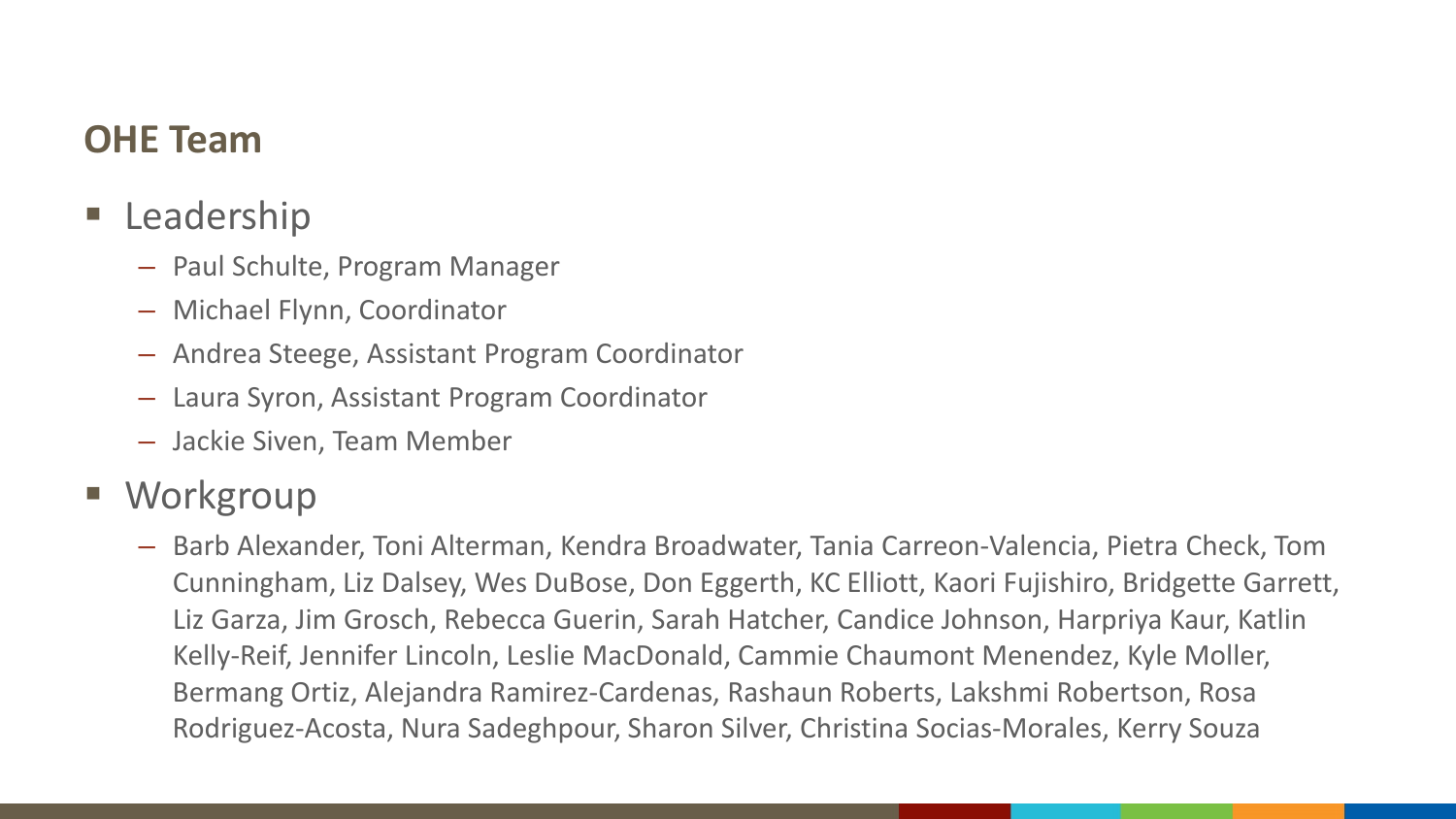## **Select References**

- Flynn, M. A. (2018). Im/migration, Work, and Health: Anthropology and the Occupational Health of Labor Im/migrants. Anthropology of Work Review, 39(2), 116-123. <https://doi.org/10.1111/awr.12151>
- Peckham, Trevor K., Marissa G. Baker, Janice E. Camp, Joel D. Kaufman, and Noah S. Seixas. 2017. "Creating a Future for Occupational Health." Ann Work Expo Health 61:3–15. <https://doi.org/10.1093/annweh/wxw011>
- NIOSH, ASSE [2015]. Overlapping vulnerabilities: the occupational safety and health of young workers in small construction firms. By Flynn MA, Cunningham TR, Guerin RJ, Keller B, Chapman LJ, Hudson D, Salgado C. Cincinnati, OH: U.S. Department of Health and Human Services, Centers for Disease Control and Prevention, National Institute for Occupational Safety and Health, DHHS (NIOSH) Publication No. 2015-178. doi: [10.26616/NIOSHPUB2015178](https://www.cdc.gov/niosh/docs/2015-178/default.html)
- Cunningham, T. R., Guerin, R. J., Keller, B. M., Flynn, M. A., Salgado, C., & Hudson, D. (2018). Differences in safety training among smaller and larger construction firms with non-native workers: evidence of overlapping vulnerabilities. Safety science, 103, 62-69.<https://doi.org/10.1016/j.ssci.2017.11.011>
- Gomez MGR, Tonda, J, Zapata-Garibay, R, Flynn, MA, Gany, F, Lara J, Shapiro I, Rosales,C. (2017). Ventanilla de Salud: A collaborative and binational health access and preventive care. *Frontiers in Public Health 5*: 151, [doi: 10.3389/fpubh.2017.00151](https://doi.org/10.3389/fpubh.2017.00151)
- Society for the Anthropology of Work. An Injury to One is an Injury to All: Immigrant Workers, Structural Vulnerability and Occupational Injury. Special Issue, Anthropology of Work Reivew 39(2), December 2018.<https://anthrosource.onlinelibrary.wiley.com/toc/15481417/2018/39/2>
- National Academies of Sciences, Engineering, and Medicine. 2018. A Smarter National Surveillance System for Occupational Safety and Health in the 21st Century. Washington, DC: The National Academies Press. <https://doi.org/10.17226/24835>
- [Flynn, M, Keller, B, DeLaney, SC \(2017\). Promotion of alternative-sized personal protective equipment.](http://dx.doi.org/10.1016/j.jsr.2017.08.004) *Journal of Safety Research 63*: 43-46, doi: 10.1016/j.jsr.2017.08.004.
- Ahonen EQ, Fujishiro K, Cunningham TR, Flynn MA. (2018). Work as an Inclusive Part of Population Health Inequities Research and Prevention. American Journal of Public Health 108(3): 306-311. doi:[10.2105/AJPH.2017.304214](https://ajph.aphapublications.org/doi/full/10.2105/AJPH.2017.304214)
- Flynn MA, Wickramage K. (2017). Leveraging the Domain of Work to Improve Migrant Health. *Int. J. Environ. Res. Public Health 14*(10): 1248, doi: [10.3390/ijerph14101248](https://doi.org/10.3390/ijerph14101248)
- Flynn, MA, Check, P, Eggerth, DE, & Tonda, J. (2013). Improving Occupational Safety and Health among Mexican Immigrant Workers: A Bi-national Collaboration. *Public Health Reports: Supplement on Applying Social Determinates of Health to Public Health Practice*. 128 (Supplement 3): 33-38. doi: [10.1177/00333549131286S306](https://doi.org/10.1177/00333549131286S306)